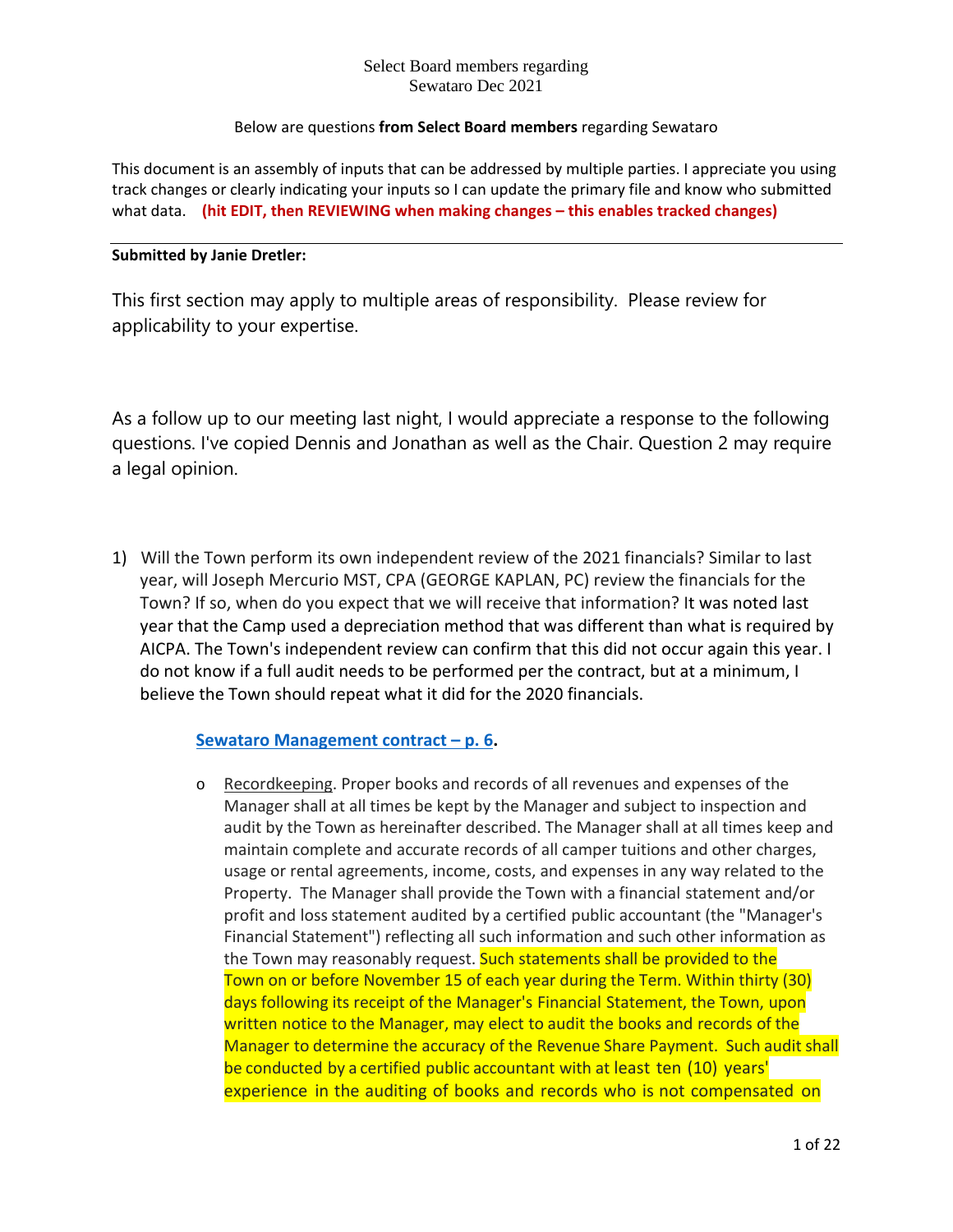acontingent fee basis. The Manager may elect to provide electronic records to the Town and its auditor. The Manager agrees to meet from time to time with the Town for purposes of reviewing such records and discussing the management of the Property.

# **The Town is not anticipating the task of performing an audit of the financial statements provided. The Manager submitted the report from a CPA. Finance Director/Keohane & Town Manager/Hayes**

2) Can you please confirm that the PPP loan is appropriate to include in the revenue share calculation to the Town? I believe this is a gain on debt (loan) forgiveness and not revenue or income. Is the inclusion of the PPP loan amount considered a gift if it is not revenue or receipts? Can the Town accept a gift of this type? If so, what is the method to accept it? Does the contract allow a gift as written?

# **[Sewataro Management contract –](https://s3-us-west-2.amazonaws.com/cdn.sudbury.ma.us/wp-content/uploads/sites/357/2019/09/Sewataro_Camp_Operator_Contract_Executed_w_o_Exhibits.pdf?version=88cb3eda74131aca55ec66ae2d5a9cf0) p. 5**

1. Net Revenue. Manager's "Net Revenue" shall be defined as any and all revenues and receipts of any kind the Manager received during its fiscal year minus reasonable usual and customary operating expenses associated with day camp operations,programmatic activities on the Property, or other events on the Property.

# **Explanation provided by Scott Brody 11/3/21:**

*A: Under the terms of our Management Agreement, "Net Revenue" is defined as "any and all revenues and receipts of any kind the Manager received during the fiscal year". Our accountant believes that the forgiven PPP CARE's Act money is not technically "revenue" or "receipts". However, though it may not be strictly required, we have chosen to include it in the revenue share calculation as an addition to net income from operations for the calculation of the revenue share amount due to the Town of Sudbury. It is our intention to do this again next year, assuming the second PPP loan is forgiven.*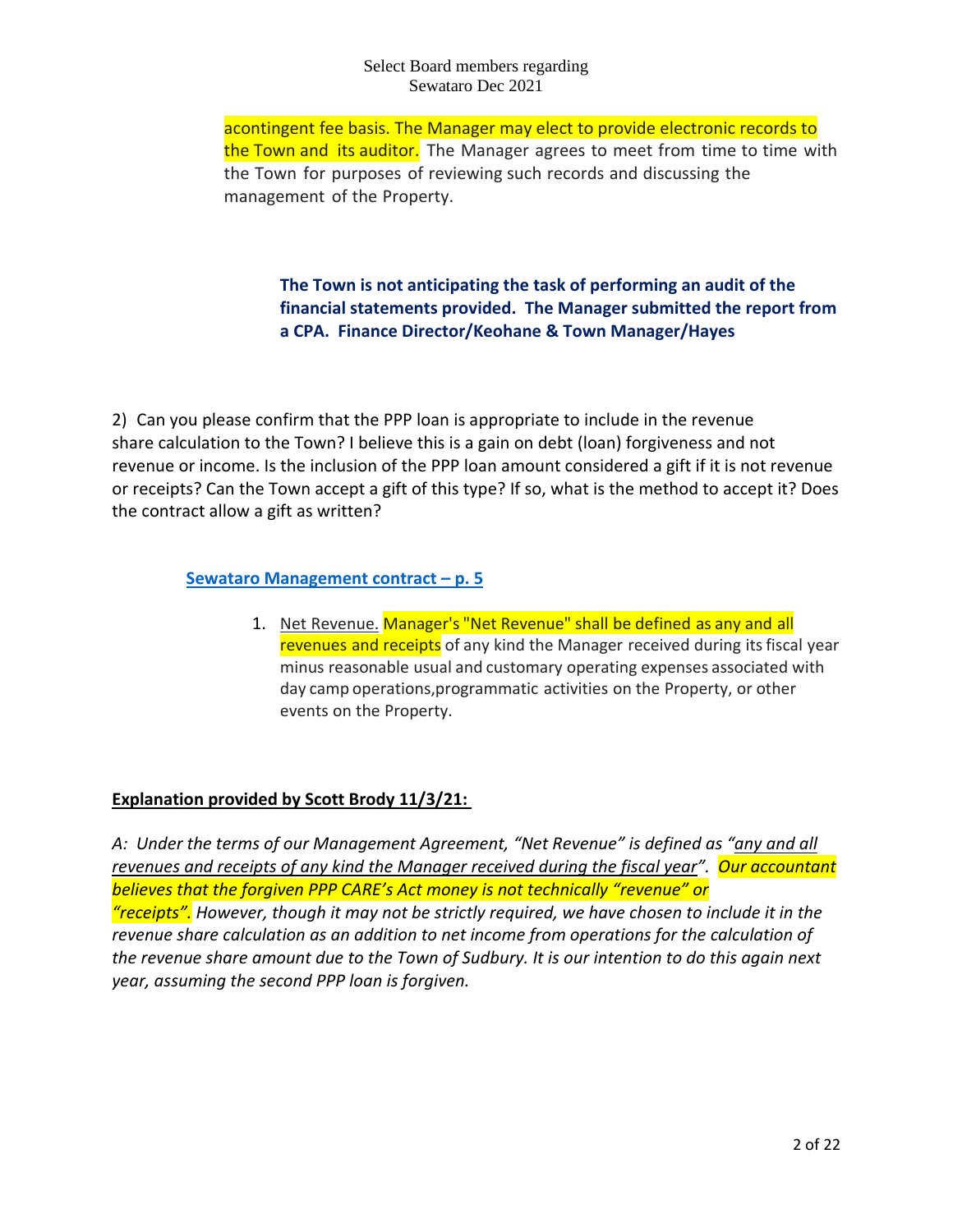## **From Lee Smith:**

**In our opinion, if the Property Manager includes PPP loan funds it received as revenue or receipts in calculating the amount due to the Town under the Contract, the Town may treat such funds as part of the total revenue derived from the Contract. The Town may seek the opinion of its financial advisors and/or auditors regarding whether the PPP funds should, in fact, be treated as a gift, and if such determination is made, the Select Board may choose to accept the amount of the gift in accordance with G.L. c. 44, s. 53A.**

3) Please confirm whether this prohibits the Town from charging fees directly to any entity other than the property manager? How does **Attorney Smith's opinion** fit in with this language. **[Sewataro Management contract –](https://s3-us-west-2.amazonaws.com/cdn.sudbury.ma.us/wp-content/uploads/sites/357/2019/09/Sewataro_Camp_Operator_Contract_Executed_w_o_Exhibits.pdf?version=88cb3eda74131aca55ec66ae2d5a9cf0) p. 6 – Section 3.1.1 Net Revenue**

The Manager agrees that Camp Sewataro, LLC shall be the only entity to receive revenues and receipts and to pay expenses in any way related to the camp and the Property and that no individual, natural person or other legal entity shall be utilized to receive revenues or to pay expenses in any way related to the Property.

## **From Lee Smith:**

**The limitation in the last paragraph of Section 3.1.1 of the Contract requiring that "Camp Sewataro, LLC shall be the only entity to receive revenues and receipts and to pay expenses in any way related to the camp and the Property and that no individual, natural person or other legal entity shall be utilized to receive revenues or to pay expenses in any way related to the Property" is intended to prevent the Property Manager from utilizing multiple legal entities to act in a way to frustrate the intent of the Contract with respect to the Management Fee as set forth in Article 3. In the event that a mutual agreement regarding programmatic events would result in a conflict with respect to this clause, such language could be modified as an amendment to the Contract.**

4) Regarding **Town Counsel opinion** dated September 10, 2021 about the loss of the benefit of the limitations on liability afforded by the [Recreational Use Statute G.L. c.](https://malegislature.gov/Laws/GeneralLaws/PartI/TitleII/Chapter21/Section17C) 21, § 17C. What is the impact financially and legally to the Town? Please provide further context and an example.

# **From Lee Smith:**

**The financial impact to the Town of the loss of the benefit of the Recreational Use Statute could be realized in a number of ways. First, the Town may determine that it needs to obtain additional insurance coverage which would likely result in increased policy premiums. Second, depending on what additional coverage is obtained, the Town could**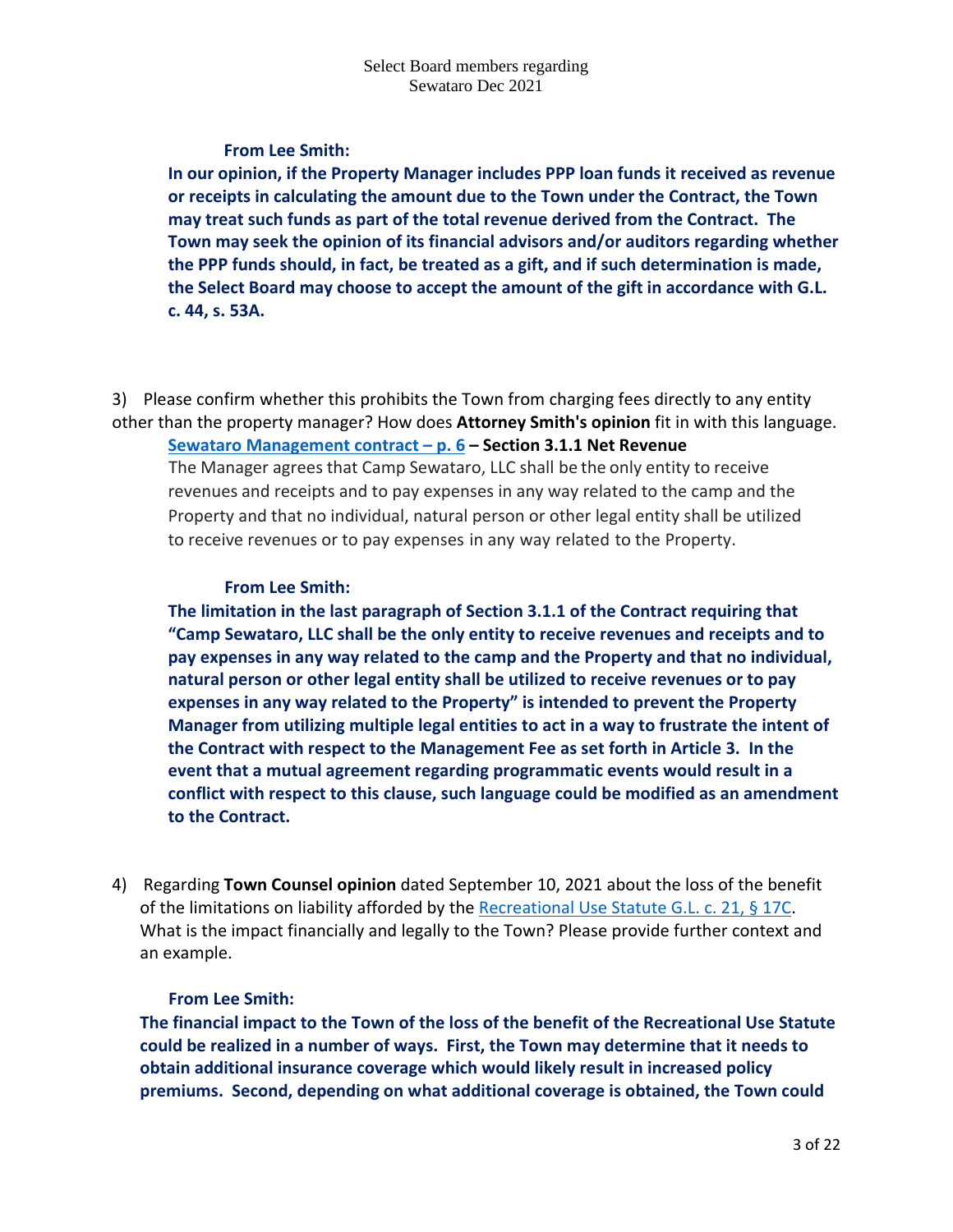**be subject to paying damages resulting from claims resulting from injury or death. An example is a swimmer suffers injury or death resulting from actions or inactions on the part of the Town that are not protected by a limitation from liability, such as the Massachusetts Torts Claims Act, resulting in the Town being determined to be responsible for the injury or death and the assessment of monetary damages against the Town or a settlement of damages outside of a court judgment that is not covered by an insurance policy.** 

5) Can revenue and/or fees be applied directly to debt service to reduce the Sewataro debt obligation? If so, how would applying the \$120k annual rent payment impact the existing budget? Would removing it from the budget, have an impact on existing services? How so?

# **[Sewataro Management contract –](https://s3-us-west-2.amazonaws.com/cdn.sudbury.ma.us/wp-content/uploads/sites/357/2019/09/Sewataro_Camp_Operator_Contract_Executed_w_o_Exhibits.pdf?version=88cb3eda74131aca55ec66ae2d5a9cf0) p. 5 – Article 3 – Management Fee** 3.1 Management Fee

(A) The Annual Fee shall be One Hundred Twenty Thousand Dollars (\$120,000.00) per each year of the initial Term to be paid in equal installments of Sixty Thousand Dollars (\$60,000.00) each due and payable on or before May 1, 2020, December 1, 2020, May 1,2021, December 1, 2021, May 1, 2022, and December 1, 2022;

# **No. The debt cannot be paid off early. Town Manager/Hayes**

6) I would like to receive a written summary of the MA DEP and DPH meeting that was held on Thursday, November 4 with Town staff. I also request that the Board have a discussion with Town staff including the Conservation Coordinator and the Health Director.

**Sewataro discussion: Health and Conservation, Scott Brody & Emmy Niinimaki, Town Manager & Assistant Town Manager** (From an email sent from the Town Manager to the Select Board on 2021 Nov 9)

- Modified Pool vs bathing beach… **state does not call it a pool,** based on the water not being filtered or circulated, among the total definition.
	- o **Registration required as a Public Bathing Beach**
		- **E** Camp Operator will register the Bathing Beach
		- Small body of water: not the same size as a lake, better for maintenance and mitigation efforts

# • Environmental:

- o **Need to know the pre-chlorine water quality**
	- **Develop an Operations and Management Plan and water quality testing** program for facility
- o **No further use of chlorine**
	- **Historically, the amount used in the past was not measurable in previous testing**
	- **Primarily to maintain clarity down to 4 ft**
	- Can the water be dechlorinated prior to going back into the water bodies or surrounding areas?
		- Carbonization use as an option, or other technology?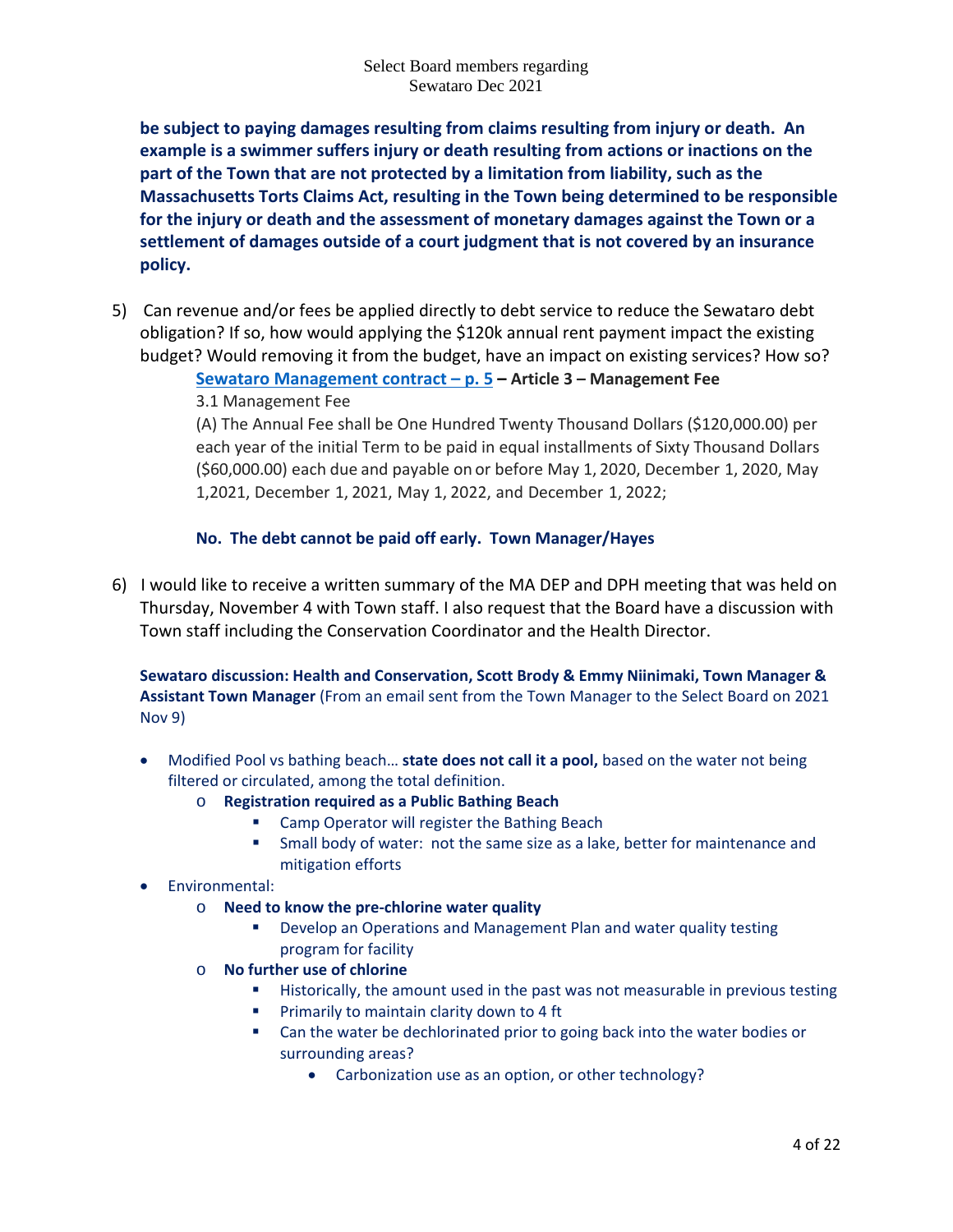- Chlorine reduces with sunlight, a natural mitigation to test and confirm **levels**
- Remove water when draining pool instead of draining to water bodies?
- Bathing beaches are not treated by chlorine in MA
- o **Algaecide will need to be permitted in advance of use**, and only used to treat a bloom, not to prevent a bloom
	- **Notice of Intent (NOI) filing: Algaecide and changes to the spillway**
	- **Primarily used to reduce slick surfaces**
	- 8-10 week process
- **There is confidence that there is a way to satisfy the Department of Environmental Protection (DEP) and Department of Public Health (DPH) requirements**
	- o The mitigation efforts are under consideration and have been anticipated by the Camp Operator and team
	- o Can the upper pond be separated from the lower pond and be a stand-alone system, without feeding the lower pond and eco-system?
		- We anticipate that there is a healthy eco-system is in place now, based on the wildlife not being adversely impacted to date.
	- o Consider changes to the spillway routing in order to control the water that is utilized in that body of water
	- o Water discharge distance, will measure to ensure the regulations are met
- Accountability is welcomed, in effort to be good stewards
	- o Safe water for bathers, wildlife and authorities of concern
	- o Scott Brody is the person that reached out to DPH and DEP, in effort to deepen the understanding and anticipated actions
	- o Will explore other acceptable methods
	- o Wetlands and Waterways team has not provided input to the Town yet

### **Following are a few notes from Bill Murphy's meeting with Mike Beattie of DPH regarding Sewataro: added 2 Dec 2021**

- No State registration for swimming bathing beach required. All permitting through local health department;
- Town should develop weekly testing program with beach closure policies throughout operation. Recommended to begin testing lower pond to get some baseline information about bacteriological quality. Closure largely influenced by weather (rain), temperature, and bather loads. Board of Health (BoH) can appoint camp as agent to test but not recommended with heavy pressure to open if closure is necessary.
- Permanent signage needed with clear operational dates and disclosure that water is not tested out of season. Signage primary location to post closure if necessary
- Bacteria standards discussed. One sample vs. geometric mean sampling
- Increased correspondence with DPH throughout season regarding testing results.

7) How will the costs for each of the options presented by the Manager be paid for? Will they pay them directly or are they proposing to share the cost with the Town? If so, will the Town need to pay prevailing wage and bid out the projects?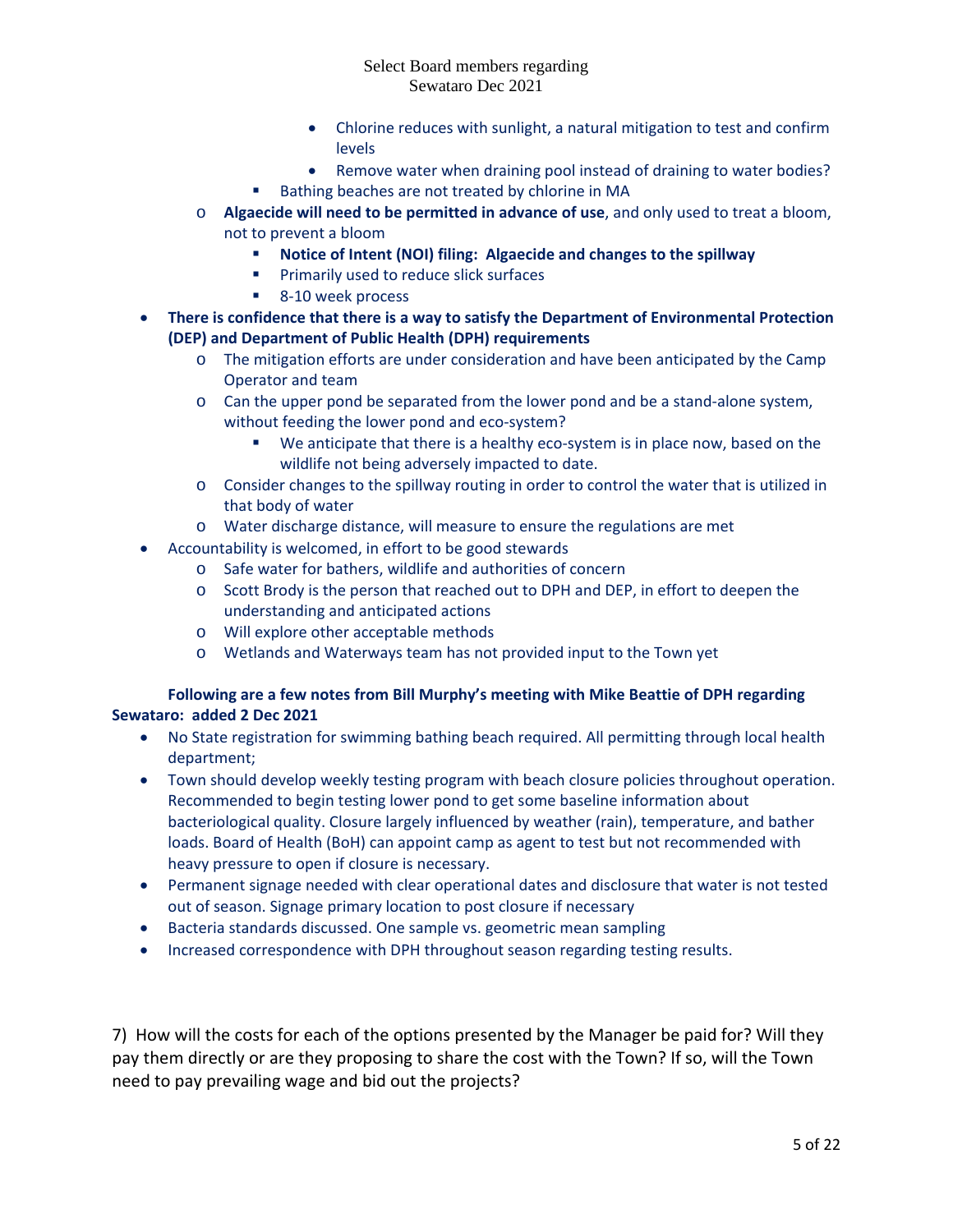### *Access Enhancement Proposal:*

- Who will pay for these upgrades?

- Camp Sewataro will cover the costs, according to the process laid out in the contract as

we have done with previous capital improvements.

- Extra Maintenance & Clean-up

- The Camp Operator will assume all responsibility for clean-up and rubbish removal at the conclusion of each swim session, by a designated member of the camp's Grounds Crew. **Sewataro Team**

8) Regarding the pools, is the Manager proposing to allow adults in the training pools? If so, how deep is each pool? Would the capacity change if adults are allowed in the outside heated pools?

### - **Can adults swim?**

**-** Yes, the proposal is for adults and children to swim in the pond or pools (Option 1.b "Pool Swimming" in the 2022 Resident Access Enhancement Alternatives document, submitted on October 29, 2021.

- The bather load in each pool is 53 people. We have proposed the number of swimmers (25 per pool, per swim session) based on safety and hiring lifeguards. This allows adults and children plenty of space to swim safely and comfortably. **Sewataro Team**

I will reserve additional questions about the water features at Sewataro regarding environmental, conservation and health related to the spring and Pantry Brook until we receive an update from the Town Manager about the MA DEP and DPH meeting that was held with Town staff on Thursday, November 4.

- Insurance: "In addition to statutory limitations on liability that may be available, the Town can seek to limit its exposure to financial liability for claims by obtaining sufficient insurance coverage for the use in question. I recommend consulting with the Town's insurance representatives on this topic to determine whether offering the use of the swimming areas for residents is insurable, what risks they determine need to be addressed and the types and costs of insurance coverage may be available." Brought up in Select Board meeting / 2021 Nov 30
	- o **Right now we don't have coverage for public use. They would have to add that to liability exposure but would need to know if we were charging for the use and if we would be providing lifeguards. ATM/HR/Bilodeau**
- KP Law Question brought up in Select Board meeting / 2021 Nov 30 regarding previous Opinion: And third, the fee must not be used to raise revenue, but instead is intended to offset the cost of governmental services.
	- $\circ$  How is this a cost of governmental services when the Camp Operator is performing the service? Is this legal for the fees to be charged?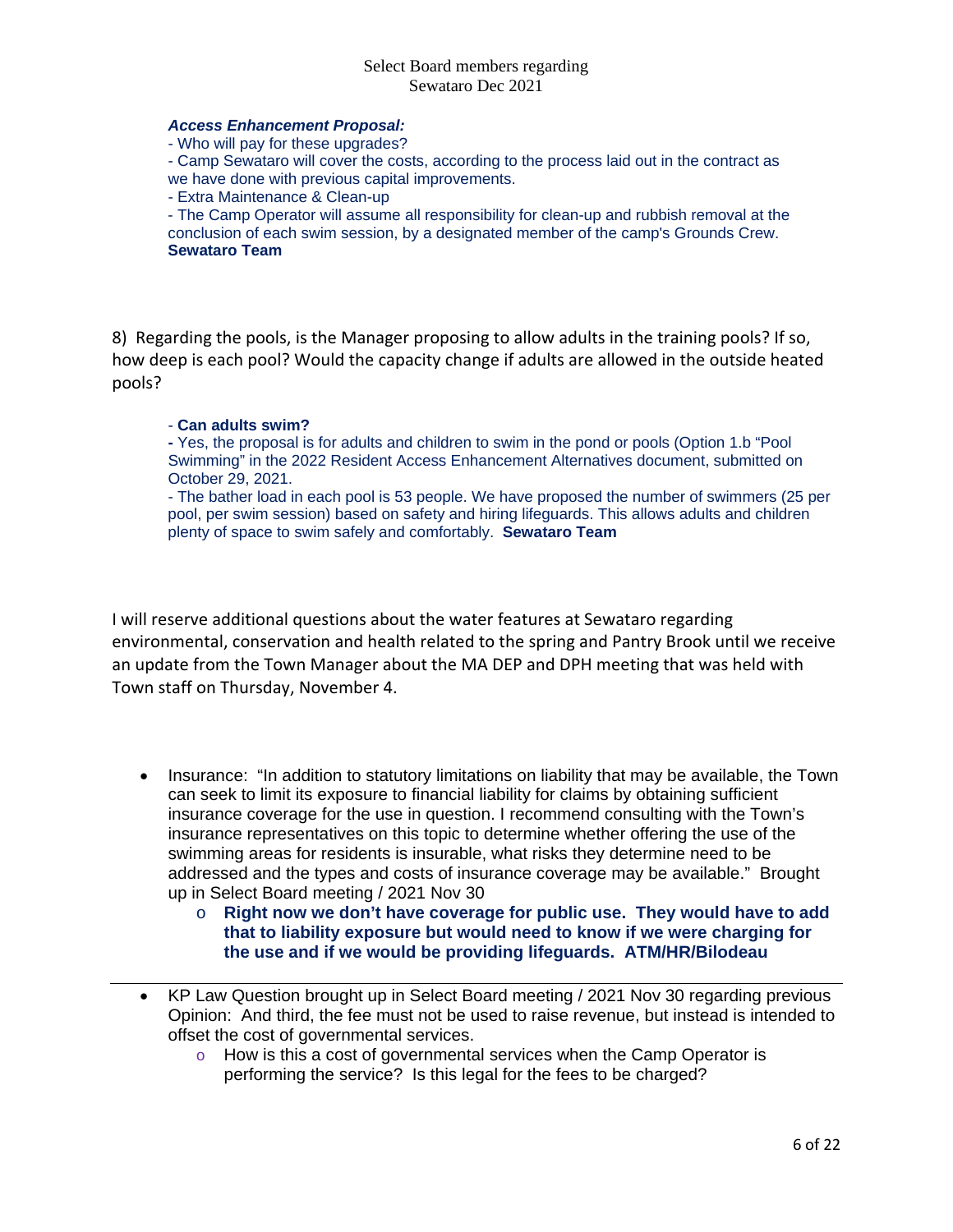# **From Lee Smith:**

**In our opinion, if the Property Manager makes the "waterfront" available to the public pursuant to an amendment to the Contract with the Town and charges users a fee to access the waterfront, while the Town is not directly providing "governmental services", the Town has contracted to make the services (waterfront access) available to the public. The fees collected for the use are likely to be deemed "municipal fees" and therefore should be established in accordance with Emerson College v. City of Boston, 391 Mass. 415 (1984), particularly, the fee must not be used to raise revenue, and must instead be used to offset the cost of services provided- being providing access to the waterfront. The fees collected should be treated as revenue or receipts of the Property Manager in calculating the amount due to the Town under the Contract and the Town may treat such funds as part of the total revenue derived from the Contract.**

# **Submitted by Charlie Russo: Town Counsel**

- What modifications are legal to institute in any renewal of the Camp Operator contract? Specifically:
	- o Can the renewal be changed to a 1-year term?
	- o Can the minimum annual payment of \$120,000 be changed?
	- $\circ$  Can the "Amendment" process that has been previously used play a role in the renewal process? If yes, how? If no, why not?
- Has Town Counsel reviewed the "semi-public beach" concept of the Access Enhancements (additional swimming) proposal? Does Town Counsel agree with this approach and its feasibility?
- Does Town Counsel have any advice, from a legal compliance standpoint, after reviewing the Access Enhancement Proposal regarding whether the additional Resident Swimming or Phase One ADA Compliance Upgrades is safer choice, in legal or liability terms?

# **From Lee Smith:**

**KP Law, P.C. has reviewed the 2022 Resident Access Enhancements Alternatives dated October 29, 2021, as submitted by Camp Sewataro, LLC. We agree that, as stated by the Property Manager, the proposals set forth therein are outside the scope of the current contract. However, such proposals could likely be addressed by a mutually agreeable amendment(s) to the contract. The proposal includes both programming elements as well as compliance elements with respect to Health Code Regulations and ADA compliance. In our view, the programming elements are policy decisions to be considered by the Select Board. As focus is narrowed and preferred proposals are further advanced, we recommend that additional analysis, including review of**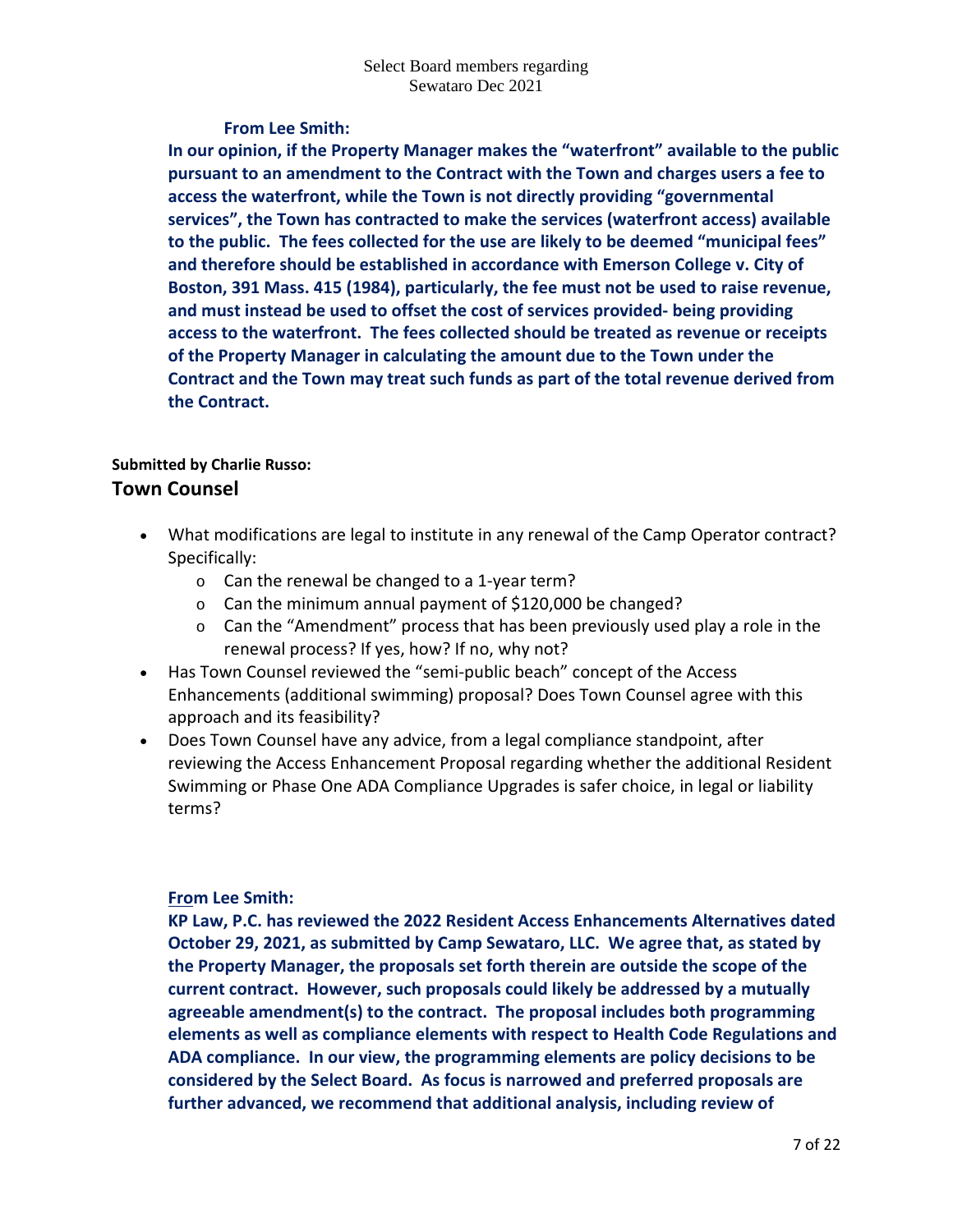**recommendations and opinions from third-party consultants, be conducted to complete a legal analysis as to potential ADA compliance matters, as well as compliance with applicable state health, safety and accessibility requirements, as such matters are highly fact specific given the scope of a particular proposal.**

• This has been brought up previously, but I'd like some clarification. Is there the opportunity to extend the current Sewataro contract by one year? Would that be an acceptable change within the current contract or would it require it to go out to bid again? I'm just wondering if it's an option at all.

## **From Lee Smith:**

**In our opinion, the analysis as to whether modifications (amendments) to the current contract would require a new bid/RFP process will depend on the particular proposed modification and whether it is consistent with the Request for Proposals for Management of Camp Sewataro dated July 24, 2019 (the "RFP"). The guiding principle is whether the subject of the modification is within or outside of the "four corners" of the RFP and whether the modification would create a competitive disadvantage to a party responding to the RFP. For example, as was set forth in the RFP, the current contract term is for three years and the Town has the option at its sole discretion to extend the agreement for two additional five year terms. In our opinion, the Town could extend the current contract by one year rather than five, assuming the other party to the contract agrees to do so (i.e. by mutual agreement). However, if there is a subsequent extension, it is our opinion that the term could not be for more than 4 years so as to remain consistent with the five year extension term specified in the RFP. In contrast, if the Town sought to extend the contract term beyond the two additional five-year terms, a new request for proposals would be necessary.**

**In our opinion, depending on the facts of the proposed amendment to the "price" of the Property Manager's services, it could be the subject of a contract amendment because there were no parameters associated with the "price proposals" elements of the RFP and the RFP stated that "The Proposal offering to pay the highest payment may not necessarily be the most advantageous proposal when other qualifications and proposals merits are considered."**

# **Town Staff in General (Conservation & Public Health):**

- Is the fishing pond considered a wetland under Town Bylaw and/or state WPA?
	- o **A pond is any open body of fresh water with a surface area observed or recorded within the last ten years of at least 10,000 square feet. Ponds may be either naturally occurring or human-made by impoundment, excavation, or otherwise. Ponds shall contain standing water except for periods of extended**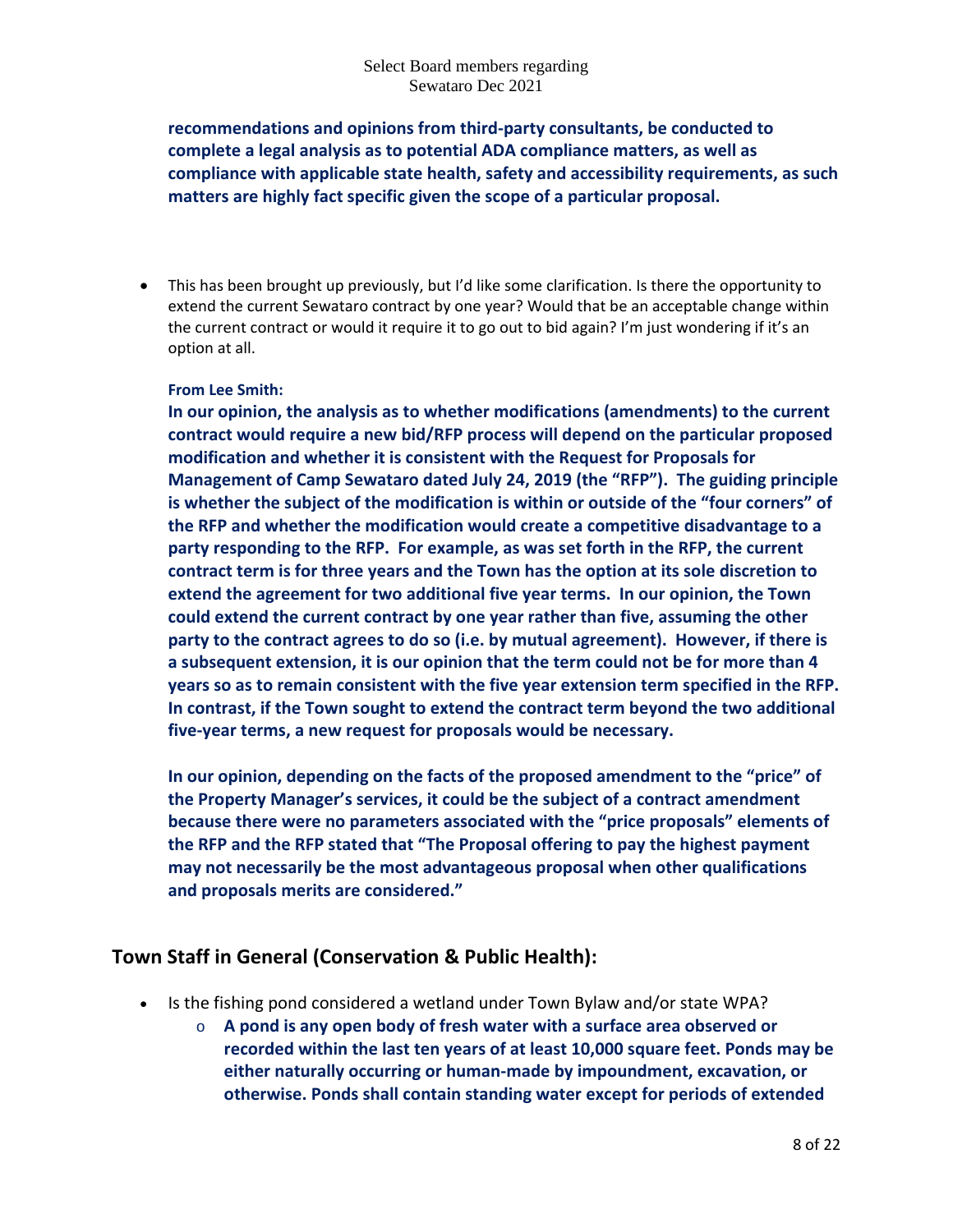**drought. The following human-made bodies of open water shall not be considered ponds: basins or lagoons which are part of wastewater treatment plants; swimming pools or other impervious human-made basins; and individual gravel pits or quarries excavated from upland areas unless inactive for five or more consecutive years. The Bylaw reduces the size threshold of a pond from 10,000 to 5,000 s.f. and contains the same exceptions. Conservation/Capone**

- o **The fishing pond is around 100,000 s.f. in size and does not possess an impervious basin, therefore the fishing pond is a wetland resource area under both the Wetlands Protection Bylaw and the Sudbury Wetlands Administration Bylaw. Conservation/Capone**
- Is the swimming pond considered a wetland under Town Bylaw and/or state WPA?
	- o **The swimming pond is a human-made basin with an impervious barrier and would not qualify as a pond under the Wetlands Protection Act or the Sudbury Wetlands Administration Bylaw. However, the swimming pond is hydrologically connected to the fishing pond and Pantry Brook. Discharges from the swimming pool to regulated wetlands resource areas would be activities that require review and approval from the Conservation Commission under the Act and Bylaw. Conservation/Capone**
- If yes for any wetlands, have these factors and potential required permits been considered as part of any updated swimming or renovation proposals? What ConCom permits might these enhancement proposals require?
	- o **The Commission reviewed the camp operations in 1988 when the property was being subdivided for housing. No permitting was required at that time for the camp operation. The proposed expanded use of the camp raised concerns that this expanded use would require increases in chemical treatment of the water. The introduction of chemicals into a wetland resource area does require review and approval from the Conservation Commission. A recent meeting between representatives of the Town, DEP and DPH resulted in a question as to whether the existing operation is permittable, given the chlorination component, and that a Notice of Intent would need to be submitted for the algaecide treatments and any structural modifications that may be needed within wetlands jurisdiction. This NOI application would be needed with or without the enhancement proposal and should include an Operation and Maintenance Plan for the ponds/pools and maintenance work within 100 feet of the**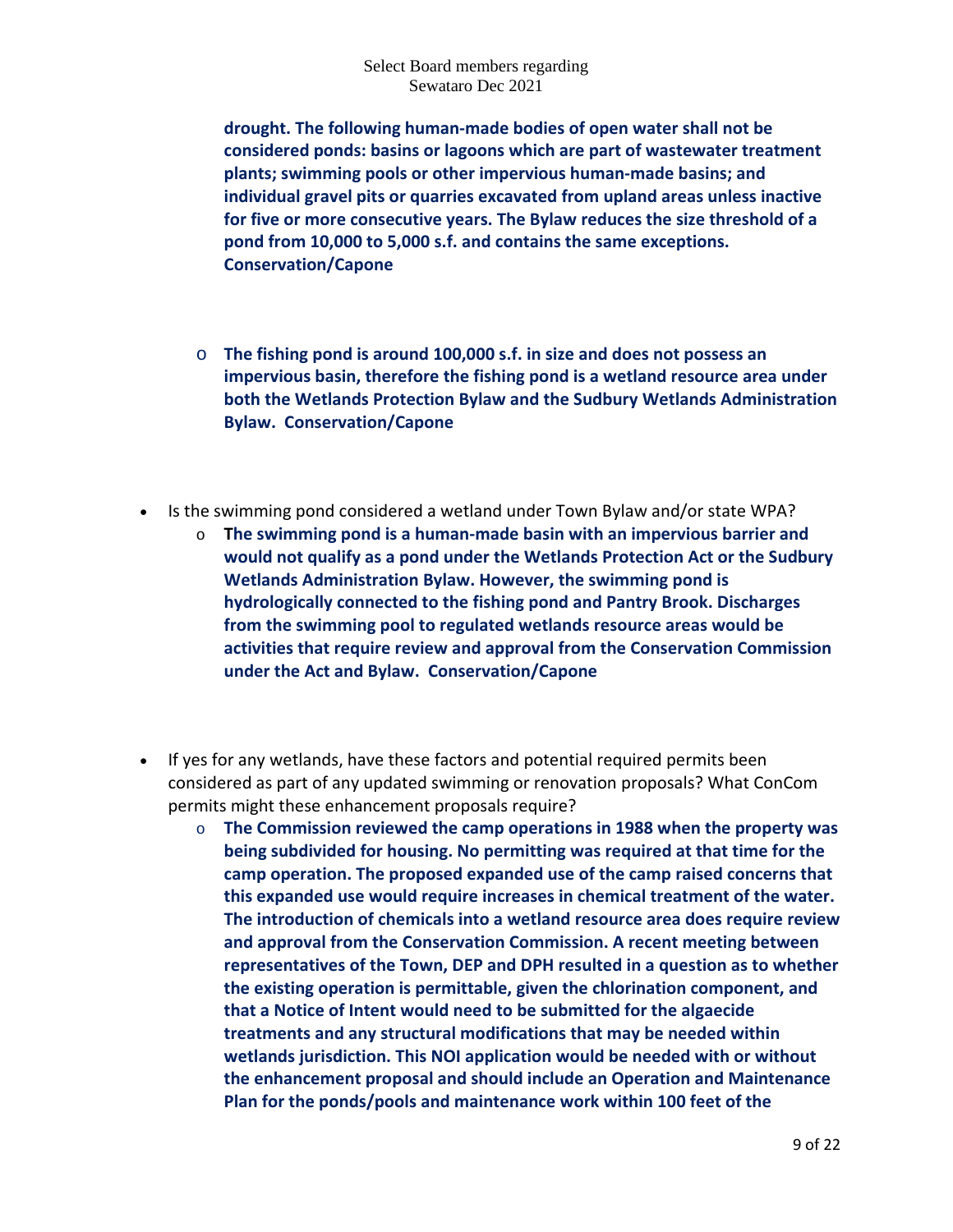**wetlands and should also include a Water Quality Monitoring Program for upgradient and downgradient wetlands resource areas and within the ponds/pool. DEP Wetlands and Waterways Program is yet to provide comment. Conservation/Capone**

- o **In regards to the 2022 Resident Access Enhancement Alternatives, a Notice of Intent may be needed for some of the proposed improvements. If the proposed new parking area and walkway between the pool and pond are proposed within 100 feet of the fishing pond, they may require a Notice of Intent or Request for Determination of Applicability to be filed with the Commission, depending on the extent of work. If drainage from the parking area is proposed to discharge to the fishing pond, then this would require permitting with Conservation whether or not the parking facility is located within wetlands jurisdiction. Conservation/Capone**
- Has the health department weighed in on the Access Enhancements (additional swimming) proposal? If yes, please provide that information. **See above**
- Has the state DPH reviewed the Access Enhancements (additional swimming) proposal? What was their reaction? Please share what questions they had that were asked and answered. Does DPH have any unresolved questions? **See above**
- Does Town Staff foresee any additional Town staff resources/time/effort be required should either/or Access Enhancement option move forward? If yes, please provide that information.
	- o **No additional conservation staff or resources would be needed. Conservation/Capone**

# **Town Finance Director: there are different scenarios to examine in the totality of the things being put forth here...**

- Can you confirm the details and sequence of this line of thinking:
	- o Before the Town's purchase, Camp Sewataro paid \$575,000 in "rent" per the Town Manager's 2019 Town Meeting presentation
	- $\circ$  Of the \$575,000, approximately \$200,000 was property taxes paid to the Town, which left a  $\sim$ \$375,000 annual rent payment to the previous owner?
	- $\circ$  As a result of the purchase, the Town "loses" the ~\$200,000 in property tax revenue because it now owns the land?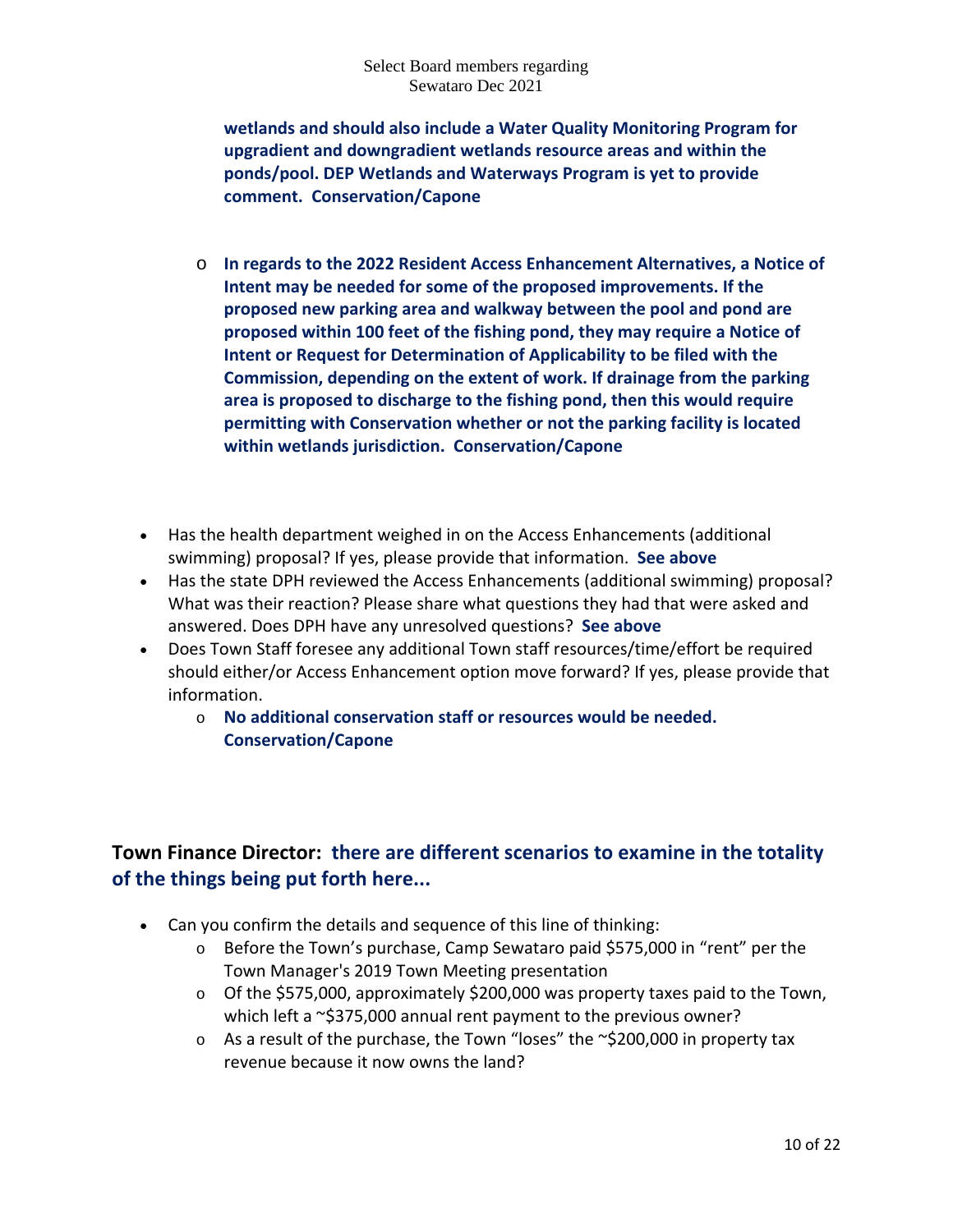- o But the ~\$200,000 didn't get chopped off the budget; this amount gets redistributed among taxpayers, correct? This redistributed amount comes to approximately \$**27** per household, assuming the median home value of \$**682,450**
- o The debt payments are currently \$**109 (FY22)** per household (decreasing over **19** years), assuming **the median** value of \$**682,450**
- o So total to taxpayer, assuming the **median** home value of \$**682,450** is \$**27**+\$**109**=\$**136 Finance Director/Keohane**
- We pay 50% of utility costs? **The Town does not pay 50% of the utility costs for Camp Sewataro. Finance Director/Keohane**

# **Camp Sewataro**

 $\triangleright$  What are the forecasts for the amount of annual revenue share payment to the Town over the next five years assuming max camper capacity?

**What is the predicted revenue share over the next 5 years?**

**- Using 2021 expenses and revenue as a baseline for projections, rent and revenue share for 2022 is likely to be the same as 2021, including additional funds due to the anticipated forgiveness of the 2nd PPP loan. Going forward, if camper enrollment remains steady, and price increases offset increased expenses, we would anticipate annual revenue share plus rent would be approximately \$295,000. Of course, this does not include the 50 scholarship camper spots offered to Sudbury residents in need for each and every 2 week session, nor the other benefits enjoyed by Sudbury residents which are paid for by the operator. Sewataro Team**

 $\triangleright$  Please confirm that camper capacity was 100% for the 2021 season?

**- Camp was open at 100% capacity. There are some enrollment nuances year too year that mean we don't always max out ever week. We also did not fill all scholarship spots despite ours and Bethany's best efforts. We are working with Bethany and the school system to find new scholarship campers for 2022. Sewataro Team**

 $\geq 200$  campers from Sudbury is an oft-cited figure. What is the number of Sudbury families attending Camp Sewataro? Is it safe to assume most families have 2 kids attending, so assuming the 200 camper figure is accurate, is 100 the rough estimate of Sudbury families attending Camp Sewataro?

# **Numbers of Campers 2021**

- **- 230 Sudbury Families**
- **- 352 Sudbury Campers**
- **- 70 Sudbury Staff Members**
- **- Average of 612 campers/session**
- **- Average 1245 campers/summer (over the previous 5 summers, excluding 2020) Sewataro Team**
- $\triangleright$  What are the physical dimensions of the four pools?
	- **What are the dimensions of the pools?**
		- **- 20'x40'**
		- **- Depths: 2 ½ feet, 3 feet, 3 ½ feet, 4-5 feet Sewataro Team**
- $\triangleright$  Can you provide the current O&M plan for the pools and the swimming pond used in Camp operations?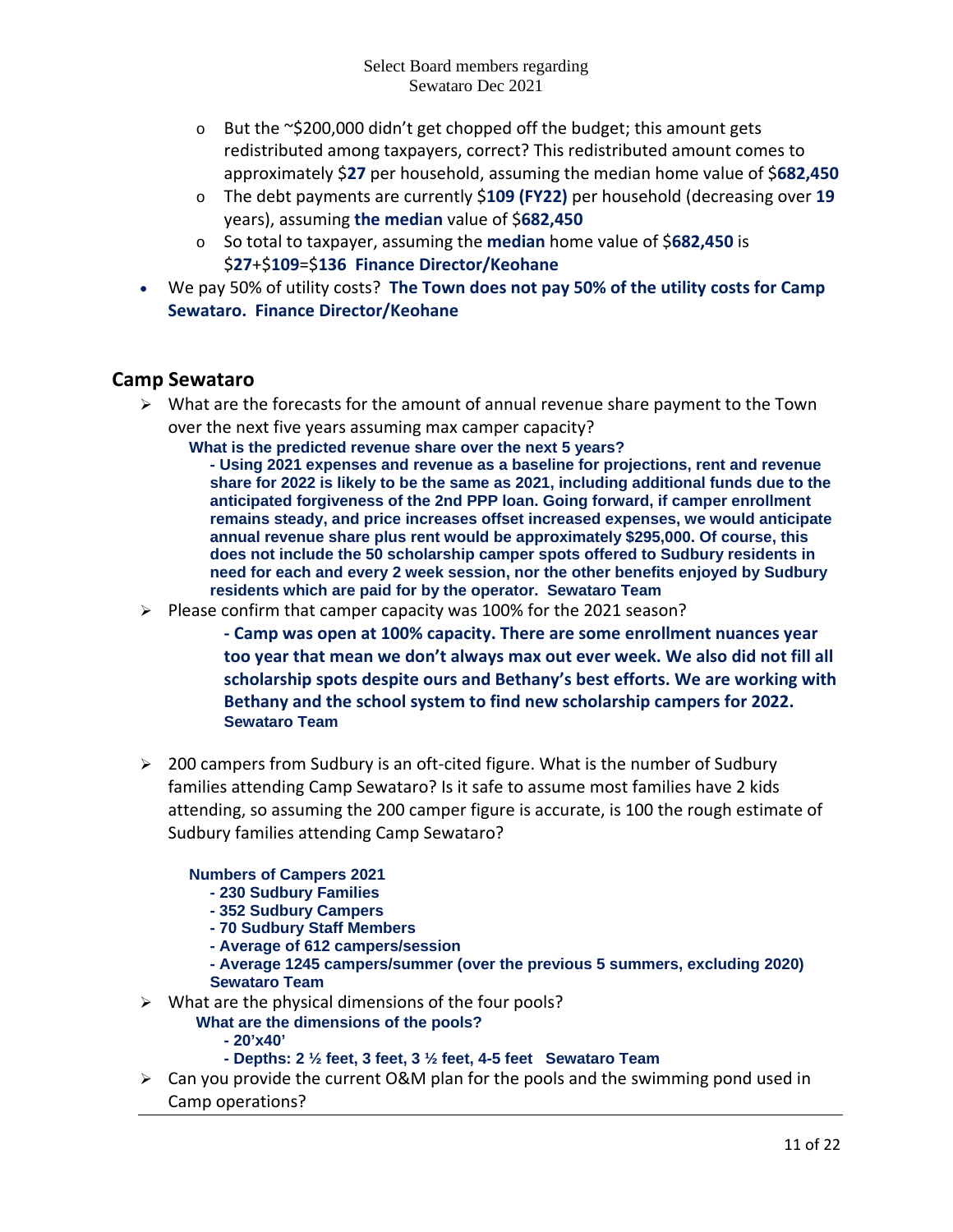| Capital projects/enhancements/maintenance items                              |  |
|------------------------------------------------------------------------------|--|
| - Capital Projects/Expenses/Maintenance October 2019 - Present Sewataro Team |  |

|                                                                            | 10/1/19 - 9/30/20 | 10/1/20-9/30/21 | 10/1/21-present | Totals     |
|----------------------------------------------------------------------------|-------------------|-----------------|-----------------|------------|
| Adjustment of fence at back of property for new fence line (Andover Fence) |                   | 13,775.00       |                 | 13,775.00  |
| Public access fence & climbing wall fence (Reliable)                       |                   | 19,475.00       | 19,475.00       | 38,950.00  |
| Prep for front gate - electric (Jack Nemesky)                              | 2,301.56          |                 |                 | 2,301.56   |
| Prep for front gate - excavation (Tony D'Amato)                            | 1,850.00          |                 |                 | 1,850.00   |
| Storm Damage Repairs (Arrow Fence)                                         | 1,392.44          | 454.50          |                 | 1,846.94   |
| Garage door for #2 (Diamond Overhead Door)                                 | 2,000.00          |                 |                 | 2,000.00   |
| Tree Work (Rusty)                                                          | 3,400.00          | 4,600.00        |                 | 8,000.00   |
| Signage (Signarama & Alpha Graphics)                                       | 2,546.38          | 3,745.88        |                 | 6,292.26   |
| Work on parking lots/paths (in house, materials from Kane Perkins)         | 660.00            |                 |                 | 660.00     |
| Parking/Paths (Lombado Loam & Gravel)                                      | 6,672.50          |                 |                 | 6,672.50   |
| Water pump repair Feb 2020 (Skillings & Sons)                              | 512.32            |                 |                 | 512.32     |
| Security cameras (Arlo)                                                    |                   | 165.60          |                 | 165.60     |
| Security cameras (Best Buy)                                                | 424.99            |                 |                 | 424.99     |
| Liberty Lodge strip/stain (Heritage Natural Finishes)                      |                   | 563.84          |                 | 563.84     |
| Heritage Heating & Solar Corp (Furnace Cleaning, new boiler)               | 1,734.00          | 8,257.00        |                 | 9,991.00   |
| Winter Pool Covers (Discounters Pool and Spa)                              | 295.96            |                 |                 | 295.96     |
| Pool 1&2 liner replacement & add 2nd main drains (Central Pools)           |                   | 8,039.27        | 7,400.00        | 15,439.27  |
| Pool 1&2 liner replacement & add 2nd main drains (Puraqua)                 |                   | 1,005.77        |                 | 1,005.77   |
| Pool/Pond Maintenance (Intheswim, Aquacide Co.)                            | 6,268.66          | 8,530.36        |                 | 14,799.02  |
| Pond Stocking (Hicklings Fish Farm Inc.)                                   | 1,910.00          |                 |                 | 1,910.00   |
| Cleaning Services (Irma Torres)                                            |                   | 650.00          | 11,600.00       | 12,250.00  |
| Septic Maintenance (Wind River)                                            | 530.10            | 837.78          | 505.32          | 1,873.20   |
| Septic Maintenance (CPP)                                                   |                   | 3,480.00        | 460.00          | 3,940.00   |
| Irrigation Maintenance (SiteOne)                                           | 956.05            | 767.68          |                 | 1,723.73   |
| Landscaping Maintenance (PJL)                                              | 23,932.00         | 33,763.82       | 1.905.00        | 59,600.82  |
| Landscaping Maintenance (Douglas)                                          | 22.307.19         | 76,148.13       | 16.832.00       | 115,287.32 |
| Insect Control (Lawn Management Corporation)                               | 6,228.20          | 6,775.20        |                 | 13,003.40  |
| Total                                                                      | 85,922.35         | 191,034.83      | 58,177.32       | 335,134.50 |

**Potential Future projects: Our ability to make capital enhancements depends upon developing a shared understanding with the Town about priorities for non-camp and camp use. The greater certainty provided by a longer renewal period provides us with the ability to make larger investments in the site, as these need to be depreciated over time. With a term of sufficient length, it could be possible to add additional indoor sports and other facilities. All such projects will be undertaken with our accessibility goals in mind and after consultation with all appropriate stakeholders. - The operator has met or exceeded all of the management objectives embedded in the agreement with the town, including maintenance of the site and the successful operation through Covid. In a post-pandemic environment, we could devote even more of our attention and resources to successful management of this property and the programs that operate on it. Sewataro Team**

### **Submitted by Dan Carty:**

o Is Scott Brody and team willing to continue for another 5 years?

**Submitted by Jen Roberts:**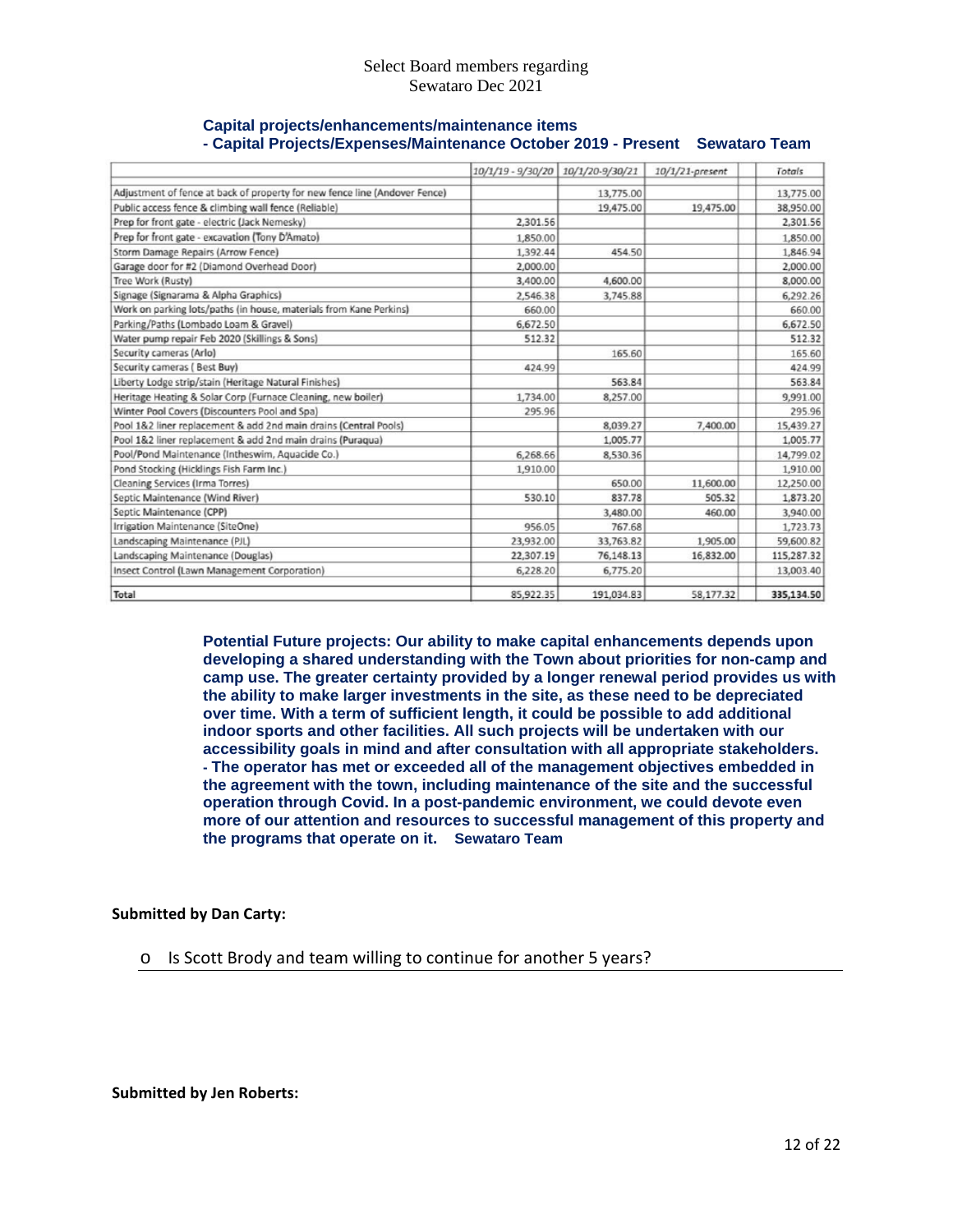## *Questions for Property Manager/Camp Operator*

- $\triangleright$  How many user groups have used the Sewataro in the past year?
	- $\triangleright$  What were their activities?
	- $\triangleright$  How many are repeat users?
	- $\triangleright$  Have they provided any feedback?

### *Resident Programming/Reservations:*

**- User Groups 2021**

- 35 Groups

- All but 2 of those were repeat users

- Those 2 hosted recitals on property, and 1 has inquired about booking in the spring of 2022.

- Number of uses varies considerably. Some Scout Groups have met twice a month, year round since we opened access to residents.

- By the month:
	- January 2021: 6 groups, 20 hours
	- February 2021: 6 groups, 24 hours
	- March 2021: 9 groups, 44 hours
	- April 2021: 18 groups, 121 hours
	- May 2021: 19 groups, 194 hours
	- September 2021: 9 groups, 43 hours
	- October 2021: 13 groups, 98 hours
	- November 2021 (as of 11/13): 9 groups, 42 hours

- This is a tally of scheduled pavilion use only. We do not track the many groups and individuals that come to the property to use the tennis and basketball courts, fish, walk, bike, sled, snowshoe, etc.

- **Types of Events Scheduled include**: Book Clubs, Sudbury Villagers (seniors), Scouting groups, martial arts, dance and fitness classes, garden club, local music and theater schools.

- One question asked specifically about winter use. Our winter users are mostly Scout Groups, although a few fitness classes continue to take place in colder weather. We do not have information on the number of attendees for winter (or fall/spring) scheduled events.

- Many groups initially expressed that they chose to meet at Sewataro because they needed outdoor space due to COVID, but have continued to gather on the property because they enjoyed their experiences so much.

- 2 groups scheduled events and cancelled

- 1 due to weather conditions (moved indoors); 1 cancelled due to COVID

- 1 group inquired and chose not to schedule on the property because they wanted to serve alcohol at their event

## **- Feedback from Users**

- We have received a great deal of positive feedback about our responsiveness, the ease of scheduling, and the facilities and grounds.

- Early on, groups requested access to parking on the back side of the property and we worked with the Town to open up the back gate and parking area.

- We also received feedback about bathrooms, and put portable toilets on both ends of the property to meet user needs.

- We also have a great deal of positive feedback from countless camp families regarding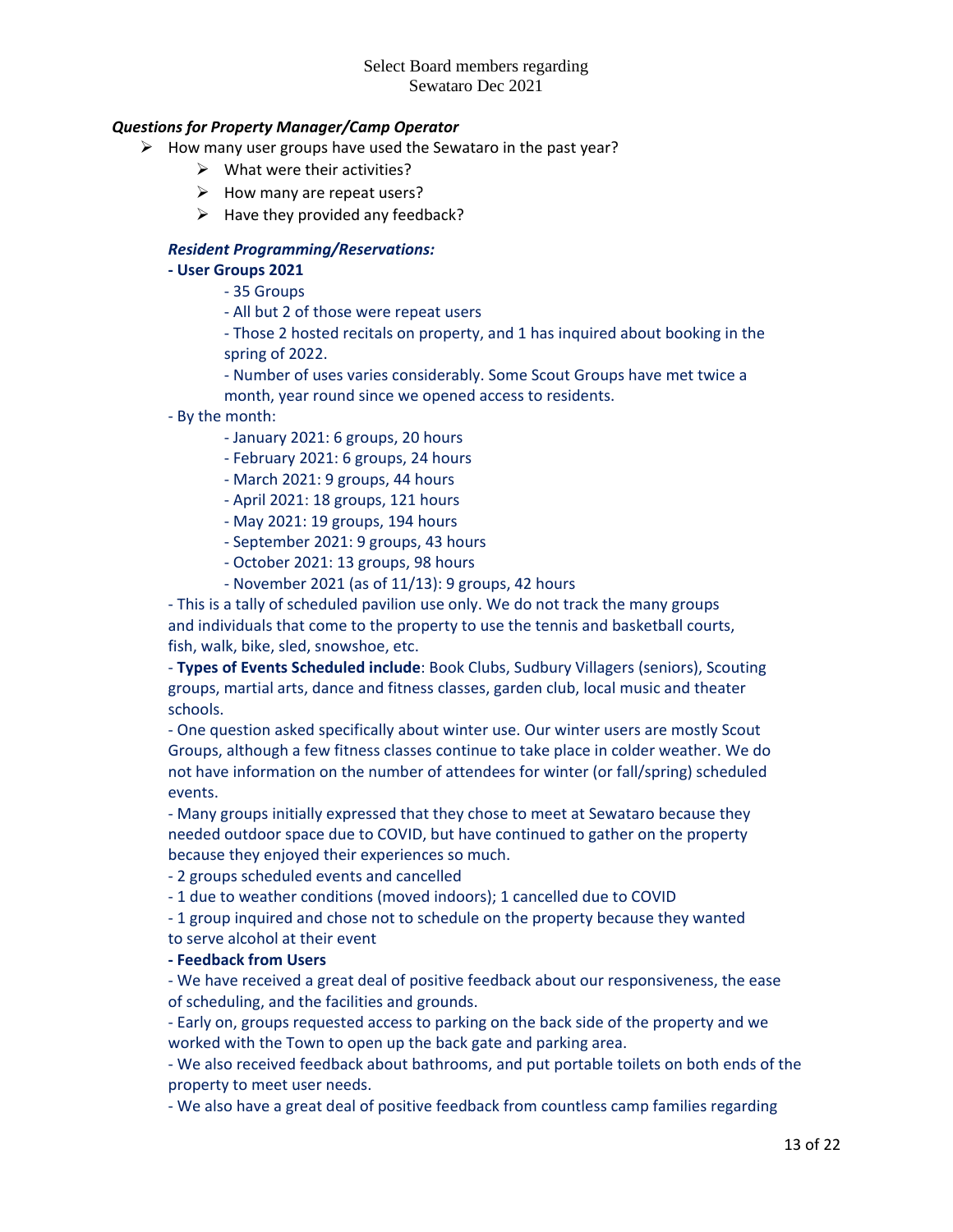their experiences at Sewataro, which we are not including here.

- Below, please find some of the notes we have received from individuals and user groups over the past year and a half: the following two colors are used (**Bold**, **Color**), however, the altering colors are from patrons of the Camp.

- ♦ **What a wonderful time we had! While I'm partial to the pond because I love fishing, that hidden field by the Treehouse was like a dream. We played freeze tag, danced, opens gifts, and ate pizza. It was a gathering before my pops had knee surgery and my sister and her family move to Maine. The ambiance was just perfect. What a special place to have less than a mile from our front door. We look forward to spending more and more time there. THANK you for your communication and support, Kristen. It really was one of the more dear family gatherings we've had.**
- ♦ **Great time at Sewataro today. Thanks for all your help, Kristen!**
- ♦ **Kristen, Thank you to all the staff and volunteers for last Thursday's event. It was so fun for the kids and the grown ups. A treat during these times! Thank you!!!**
- ♦ **I'm glad that ADA consideration are underway! Excellent. I'm hoping that post Covid my tendonitis issues will have been resolved, but it's already been almost a year. It makes me quite aware of the limitations that others have for the rest of their lives. It's too bad that the darn virus prohibits a meet-up; that would've been wonderful, but I would be more than happy to stay in touch with you if you think I could be of any help in brainstorming, etc. And I would love to be able to take my friend who's 89 up there for a drive someday. She'd love it. Thank you for your help and most importantly, your kind interest. Maybe we can continue our discussion someday!**
- ♦ **Kristen, WE loved your space. Can we have it again for our November 5th meeting??? All of your staff were so helpful. I didn't catch the name of the fellow who directed our cars to the parking space. He did a great job. And he quickly set up another table when he saw me bringing a portable one down the path. Amy (I think that is her name) couldn't have been more helpful. She continually checked in with me and others to see if she could do anything. And Nathan did an excellent job with his presentation and helping me with your mic system. Our members had lots of questions for him on Sewataro in general, and the Long House in particular. He pointed out the curtains that can be drawn across the "windows" to keep out the cold, rain, wind... I sent an article to the Town Crier, hoping they'll publish it next Thursday. I'm attaching it for your info. I'm also attaching the photos I sent that accompanies the article. I am serious...could we use that space 11/5? Thank you so much for all your help in making our gathering a success.**
- ♦ **Thank you very much. Cub scouts and parents had so much fun. Almost everyone caught and released either small bass or sunfish. Those who have never been to Sewataro were at awe how nice and large campgrounds are. There were questions about a possibility of using pond and swimming pools by Sudbury residents during summer. Unfortunately, I didn't have answers. Perhaps, it is something that town and camp management are looking into with proper regulations next summer.**
- ♦ **I just wanted to say thanks for letting us use the space at Sewataro for our meetings and having it ready with tables and chairs. It allowed us to meet on a regular basis while maintaining all the necessary covid safety precautions. We had some chilly days, but I am proud to say we only had to cancel 1 meeting and that was because it fell during a snowstorm!**
- ♦ **Hi Kristen. I just wanted to let you know that everything went well yesterday! Despite the rain and temperature of only 47 degrees, we had a great time! Only a few people opted not to come and some switched over to zoom attendance. I put all of the sandwich boards**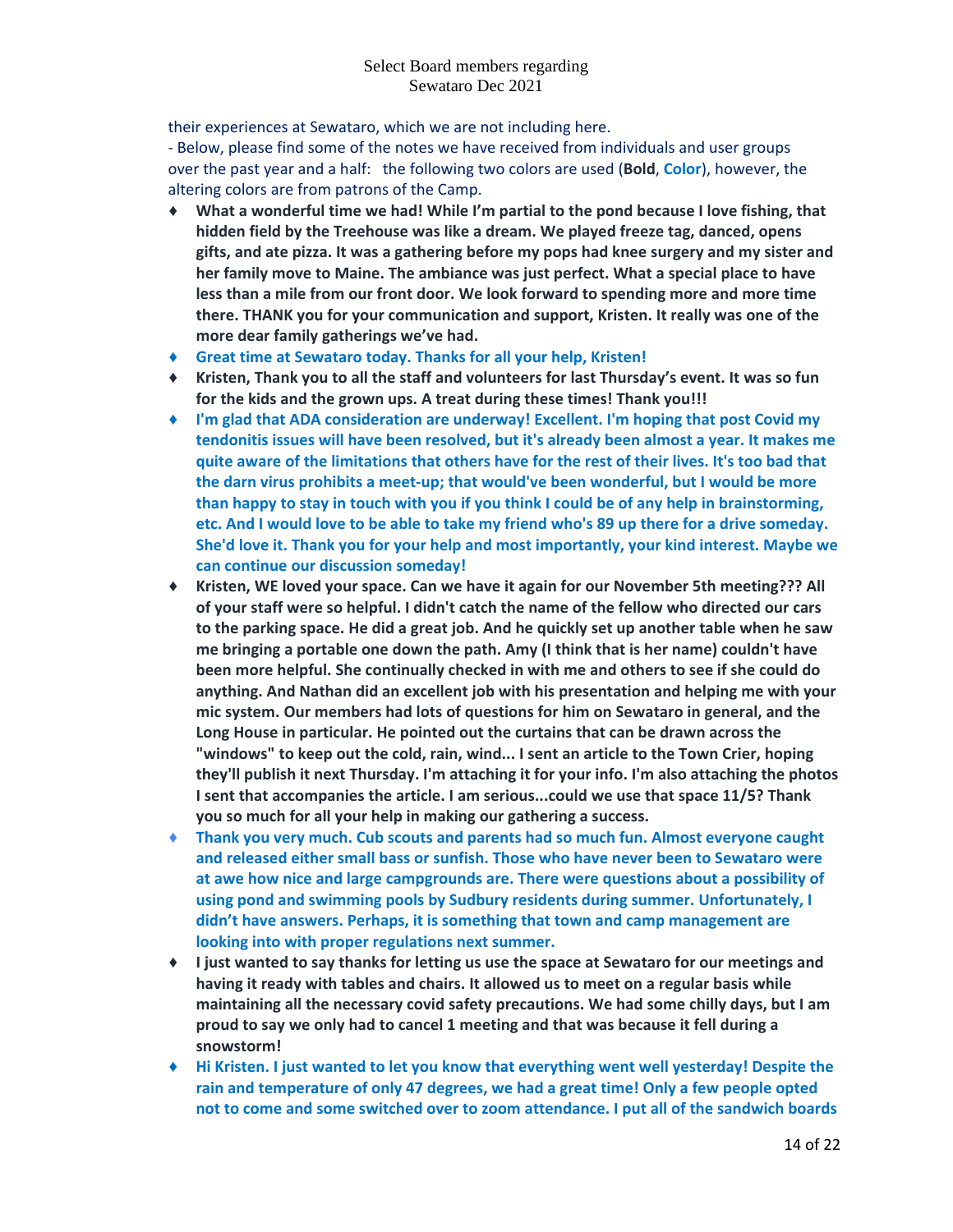**back at the garage. They were very helpful in guiding people to the lodge. Please let us know if there are any issues - I think we left everything as it was when we arrived. Thanks again!**

- ♦ **Select Board and Town Manager. I'm -----, President of The Sudbury Villagers, a social and civic organization comprised of senior ladies from Sudbury and surrounding communities. We've been in existence since 1972. Prior to Covid, we held our monthly general meetings and programs at the Goodnow Library. With that venue option being off the table for the duration, we were very excited to learn of the facilities at Camp Sewataro. In mid-September I started communicating with Kristen Drummey about their hosting our October meeting at what now is called their Liberty Lodge. Not knowing how many would be attending our meeting, Sewataro was able to round up 50 chairs. They also provided tables for our displays, and worked with our entertainers for their sound-system needs. Everything went extremely well. They also had staff members directing "traffic" through the back gate and to parking areas. We were so pleased with the venue and staff that we held our November General Meeting and Program at the Liberty Lodge as well. Going forward, I have reserved the Liberty Lodge for a Winter Gathering and May Luncheon. I am so pleased that Sewataro is open for our general use and enjoyment.**
- ♦ **Kristen, Thank you. Everything was there and perfect for our get together. We enjoyed our time at the camp and in the long house.**
- ♦ **It went very well! On behalf of Sudbury Girl Scouts, I want to thank you so much for the use of the lodge at Sewataro, and being so easy to work with. It was a great day - the sun even came out for us, right when the ice cream truck was there. :) (Thanks to the BOH's speedy work in turning around a permit too!). I think the girls all had a great time, and the parents too. It's been such a lovely experience getting to know the camp and grounds…looking forward to the next event!**
- ♦ **Kristen - I can't thank you enough for letting TPAC use Sewataro and for your endless patience as we navigated and took on way more than we thought would have ever come up! I couldn't have asked for a more flexible and supportive person to help us ensure the venue was just right! Thank you!**
- ♦ **Thank you for having Sudbury Girls Lacrosse on your fields! We're done for the Fall, but would love to return in the spring if that works for you.**
- ♦ **We had 225 student musicians perform. We had over 600 guests. Reasons to be Cheerful served 230 cups of ice cream (they had to have more ice cream brought over twice). Juliana's served 335 slices of pizza. I do not know how many drinks or chips they sold. We had 1 scraped knee, countless rounds of applause and an infinite number of smiles under face masks. We would love to make this an annual event and select a date for 2022 if permitted to do so.**
- ♦ **Dear Kristen, On behalf of the Sudbury Community Food Pantry, President Pat Mullen and the Board of Directors, JT and I want to thank you for all you did to make this years' school food drive program a success. I believe you initiated the idea of Sewataro being a possible site for providing accommodations for the food drives and Board Member Michelle Meal presented the possibility to the Board. From there we were off and running. You were great at taking us to the next level and readily being available through text/email to answer our questions and requests or to coordinate something with Ramon or Chuck for us. Your having been involved with the Haynes School food drives in the past was certainly helpful in determining which facilities at Sewataro you thought would best meet our needs. Your choices were perfect. The open air atmosphere of the huge garage was just**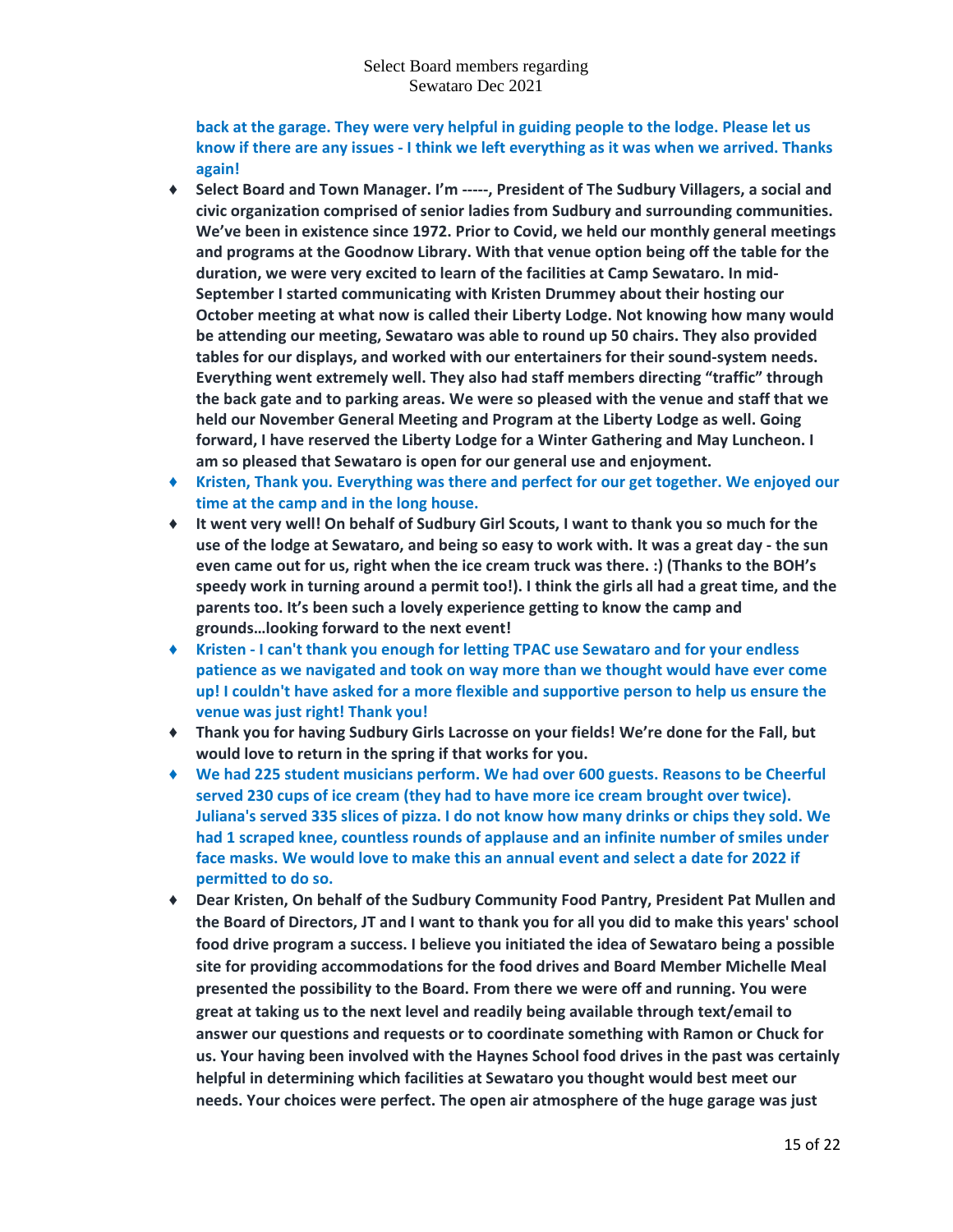**what we needed to make the school parent and pantry volunteers feel comfortable sorting together during the pandemic. The space provided fresh air and adequate space for social distancing. Also, being allowed to store the banana boxes there and to be able to leave the sorting boxes intact was extremely convenient and time saving. JT, Tom, Ron and I were always so impressed with your energy, your can do attitude, your problem solving skills and your willingness to get involved. You had tables, etc. set up for us, doors open before we got there, signs out to direct the school parent volunteers, and food donations from the bin onto the sorting table in the garage. We appreciated how you became directly involved in the sorting and giving helpful directions to the new volunteers trying to figure out which box to put what in. The food bin idea of yours was excellent. It certainly added to the total of our donations and gave an opportunity to non-school parents, who had contacted you, a convenient location to leave their donations. You were an essential factor in the success of the 2020-2021 school drives and we thank you very much. We wish you continued success in your role at Sewataro and as the Sewataro Liaison to the Town of Sudbury.**

### **Sewataro Team**

- Do you know how much Sewataro is used by residents: **See above**
	- o during camp season? **See above**
	- o during non-camp season? **See above**
- How many campers attend the camp each year? **See above**
- How many campers are Sudbury residents?
	- o **352 Sudbury Campers/2021 Sewataro Team**
	- How many Sudbury residents are employed by the camp?
		- o **70 Sudbury residents on staff Sewataro Team**
- Are there any additional ways to increase camp season resident access to Sewataro? (In addition to swimming access and enhanced ADA access proposals)
	- o For example, back tennis and basketball courts?
- What are the differences between a camp beach, semi-public beach, and public beach?

**- What is a semi-public bathing beach?** - Per 105 CMR 445.00: MINIMUM STANDARDS FOR BATHING BEACHES (STATE SANITARY CODE, CHAPTER VII) Semi-public Bathing Beach means any bathing beach that has common access and/or common use by a group or organization, which includes:

- 1. Any bathing beach used in connection with a hotel, motel, a manufactured home pack, other similar establishment where the primary purpose of the establishment is not the operation of the bathing beach, and where admission to the use of the bathing beach is included in the fee or consideration paid or given for the primary use of the premises; or

- 2. Any bathing beach used in connection with a neighborhood or residential association; or

- 3. Any bathing beach operated solely for the use of members and guests of an organization that maintains such a bathing beach

- Public Bathing Beach means any bathing beach open to the general public, whether or not any entry fee is charged, that permits access to bathing waters. There is not a specific 'camp beach' designation. Our swim pond is very unique

(man-made, gunite-lined) and has historically been considered somewhere between a pool and semi-public beach. **Sewataro Team**

What are the dimensions and capacity of the current pools?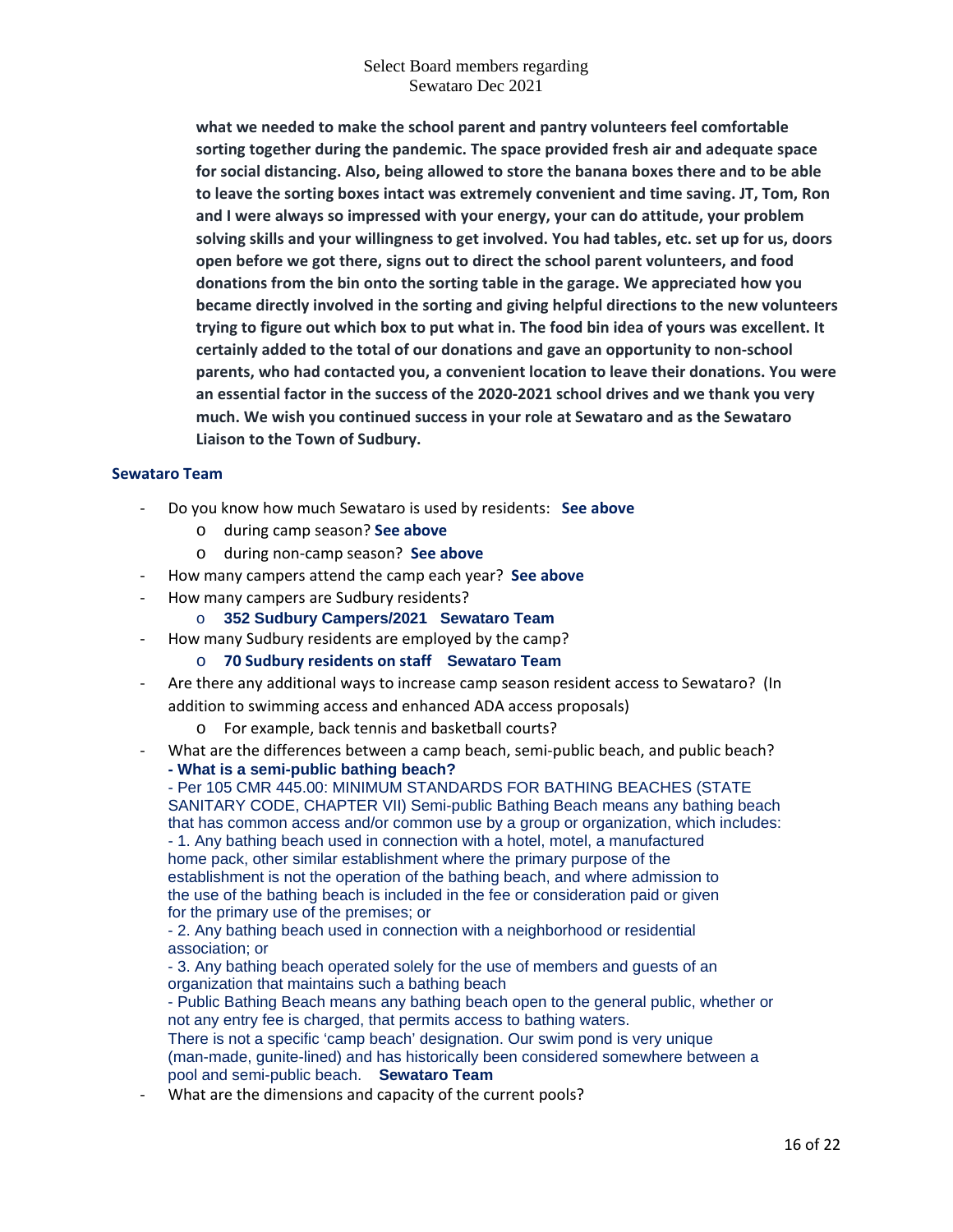#### **What are the dimensions of the pools?**

- 20'x40'
- Depths: 2 ½ feet, 3 feet, 3 ½ feet, 4-5 feet **Sewataro Team**
- Would increasing resident swimming access have any impact on water quality?
	- o Can this be mitigated? How?
	- **- How would resident swimming impact the pond/pools?**

- Although possible, it is not anticipated that resident swimming in the swimming pond would have a significant impact on water quality, provided that current water quality measures are allowed to continue.

- We do anticipate that increased bather load in the pools would affect water quality, which is the reason that chlorine automation is included in the pool only swimming option for the Town. **Sewataro Team**

- Do you have other recommendations for improvements at the Sewataro property for residents and campers:
	- o access enhancements?
	- o capital enhancements?

*Access Enhancement Proposal:*

**- Who will pay for these upgrades?**

- Camp Sewataro will cover the costs, according to the process laid out in the contract as we have done with previous capital improvements.

**- Extra Maintenance & Clean-up**

- The Camp Operator will assume all responsibility for clean-up and rubbish removal at the conclusion of each swim session, by a designated member of the camp's Grounds Crew. **Sewataro Team**

- Are there any issues/challenges in managing the Sewataro property that the Town should be aware of? Please describe.

### **Financials**

- What impact has the Covid pandemic had on the camp financials?
- Do you believe this past year is a typical camp financial results year? Why or why not?
- Do you believe this past year is a typical Town revenue share year? Why or why not?
- How has the PPP loan:
	- o affected fiscal management of the camp?
	- o affected Town revenue share?
- What are the capital projects/enhancements/significant maintenance items you have addressed at the property?
	- o How much have they cost? **SEE ABOVE CHART AND RESPONSE**
	- If you continue to manage the property, what future capital projects would you like to address?
		- o How much do you think they would cost?

*Financials:*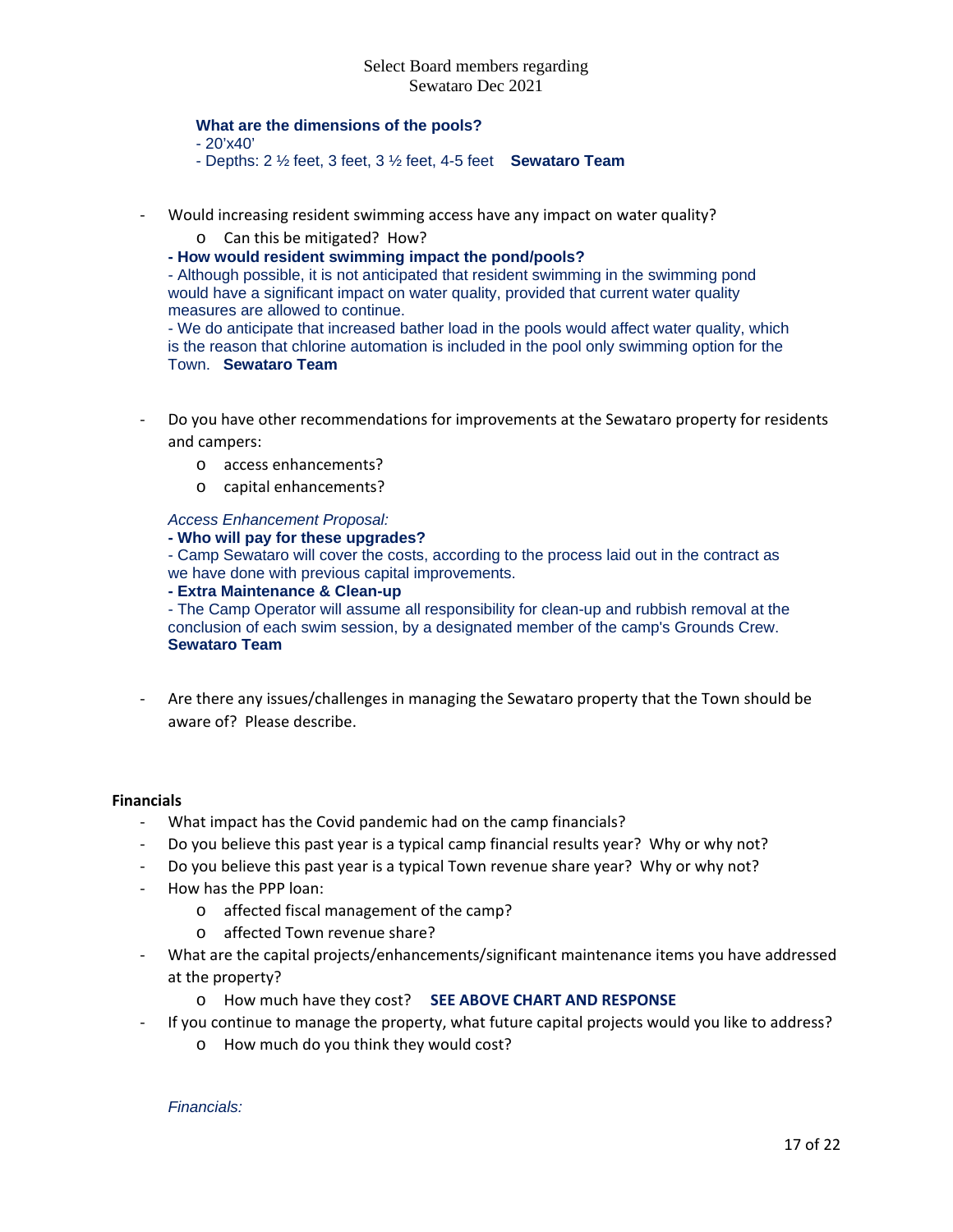### **- Is the audited financial information accurate?**

- The Camp Sewataro Financial Reports were sent to the town dated 9/30/2021 (sent on 10/28/2021 of the 9/30/2021 statements). Certified Public Accounting Firm Korbey Lague was contracted to do the independent review. This is a separate firm from Camp Sewataro LLC's accounting firm Joseph Mercurior MST, CPA (George Kaplan, PC).

- As noted in the notes within the Financial Report, the accelerated depreciation method was used.

- This was all carried out in accordance with the Sewataro Management Contract (p. 6): "Such statements shall be provided to the Town on or before November 15 of each year during the Term. Within thirty (30) days following its receipt of the Manager's Financial Statement, the Town, upon written notice to the Manager, may elect to audit the books and records of the Manager to determine the accuracy of the Revenue Share Payment. Such audit shall be conducted by a certified public accountant with at least ten (10) years' experience in the auditing of books and records who is not compensated on a contingent fee basis. The Manager may elect to provide electronic records to the Town and its auditor."

## - **Is it appropriate to include the PPP loan in the revenue share?**

- According to Sewataro Management Contract (p. 5): "Manager's 'Net Revenue' shall be defined as any and all revenues and receipts of any kind the Manager received during its fiscal year…"

- According to our accountant, "The PPP CARE's Act money is not revenue, and its inclusion in the Revenue share may not be entirely correct. Based on our discussions, we have included it in the revenue share calculation as an addition to net income from operations for the calculation of the revenue share amount due to the Town of Sudbury." - It is our intent to do this again next year, assuming the second PPP loan is forgiven.

- The PPP loan had no impact on the fiscal management of the camp. **Sewataro Team**

### *Questions for Sudbury Town Staff*

- How much time does Town staff (including Town Manager) currently spend on Sewataro-related topics? **Since the Town acquired the camp, the Facilities Director has spent on average 6 hours per month on camp issues. That's the average with no major items, some items can be quite time intensive. The Town Manager does not specifically track the amount of time on every subject, regarding Sewataro, it could be considered that between preparing for Select Board meetings, reviewing monthly reports, fielding other questions and comments, it may be fair to estimate close to 4 hours per month maximum, however, this most likely is not reached each month. The Health Department often fields questions or attends meetings relative to the Camp, this could be estimated near 3 hours, depending on the inputs and requirements. Town Manager/Hayes**
	- o What do you do?
		- **As the Sewataro Property was not purchased for conservation purposes, prior to this present request, I have not spent time on Sewataro-related matters. Conservation/Capone**
- From the Town staff perspective, what are the capital projects that should be addressed at Sewataro if any?
	- o **That depends entirely on the Town's overall plan for the property, specifically enhanced public access and potential Town operation and to what extent. Accessibility issues will be at the center of those costs. Facilities/Barletta**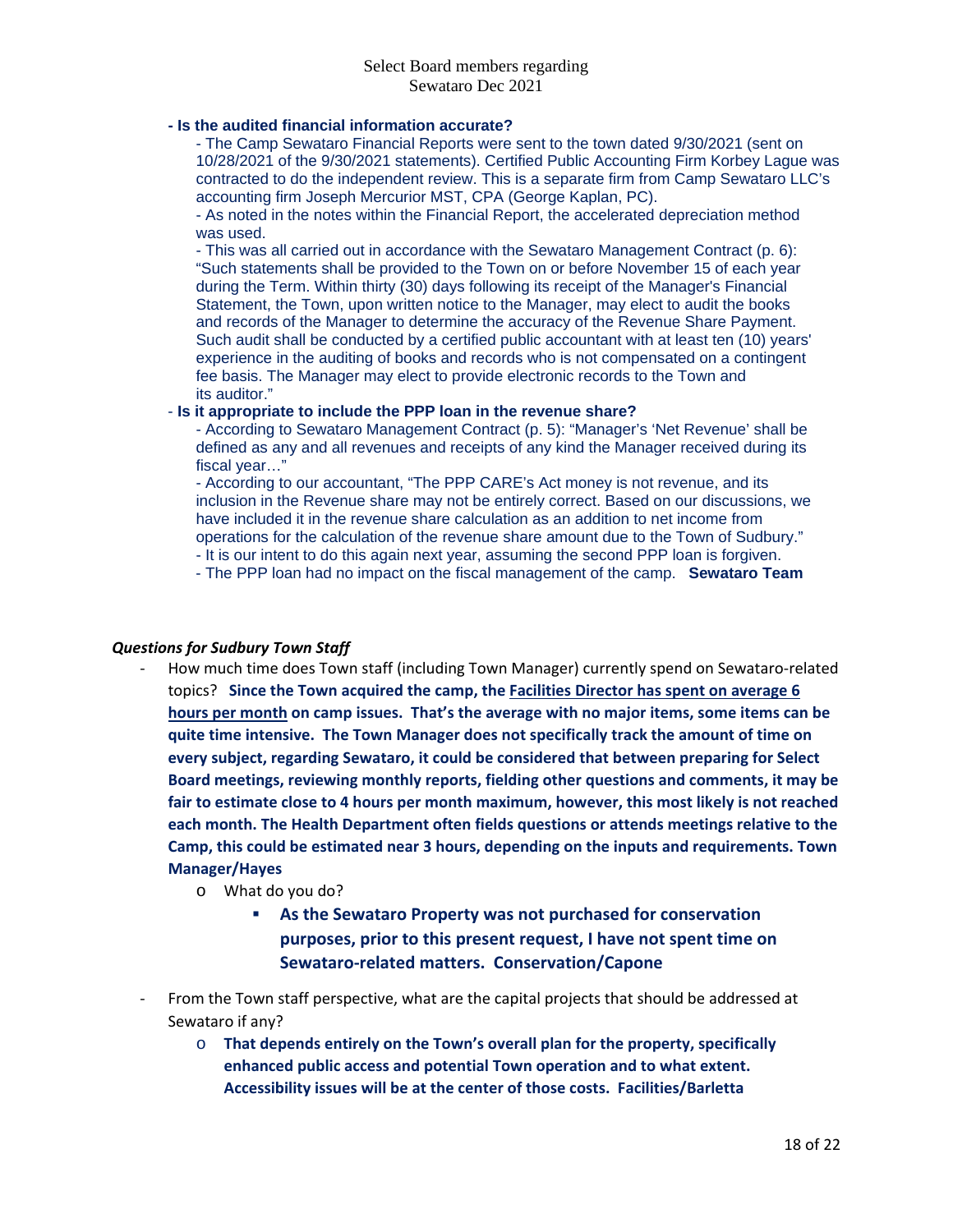- o How much do you think they would cost?
	- **Cost would be driven by the Town's overall plan. A consultant should be engaged to determine any costs. Facilities/Barletta**
- How much would it cost to maintain the Sewataro property if there were no property manager:
	- o as a camp?
		- **Town Facilities would not be able to determine that. A consultant should be engaged to determine any costs. Facilities/Barletta**
	- o as open, recreational space?
		- **If the property were reverted for open space purposes, additional funds and personnel would be needed for the Town to be able to mow the property, plow the roads, and upkeep the buildings or the land would revert back to forest and the buildings would go into disrepair. The ability to take on the required management is not currently in the Conservation, Public Works and/or Facilities budgets.**
		- **The Facilities Director is the Town staff liaison to the camp operational staff. Responds to questions and advises on any issues they may have regarding interaction with Town Depts. and the public. Work with camp staff on items related to buildings, grounds and public access. Keeps Town Manager informed of camp related issues and responds to Select Board and other inquiries. Facilities/Barletta**
		- **Town Facilities would not be able to determine that. A consultant should be engaged to determine any costs. Facilities/Barletta**
- Does the Town currently have the resources/ability to maintain the Sewataro property if there is no camp operator? **From the Town Facilities Dept. perspective absolutely not. Facilities/Barletta**
- o Please describe. **Town Facilities is a very minimally staffed Dept. Facilities/Barletta** - Are there any public health concerns associated with the property or its use?
	- o If yes, can those be mitigated and how? **The Board of Health has concerns about the water meeting acceptable standards without chlorination shall be addressed with the outcomes of the way the Camp moves forward with testing and maintaining the bodies of water on the site, there are no current negative outcomes. Town Manager/Hayes**
- Are there any environmental concerns associated with the property or its use?
	- o If yes, can those be mitigated and how?
		- **In addition to the chlorination and algaecide concerns expressed above, activities contained within the 1988 Level of Existing Maintenance of Pool/Ponds Program that require review and approval from the Conservation Commission include the dewatering of the fishing pond to fill the swimming beach and/or to conduct maintenance on the spillway or around the fishing pond. Filling of the swimming beach results in a temporary 3-4 foot drawdown of the fishing pond. Alternatives to filling**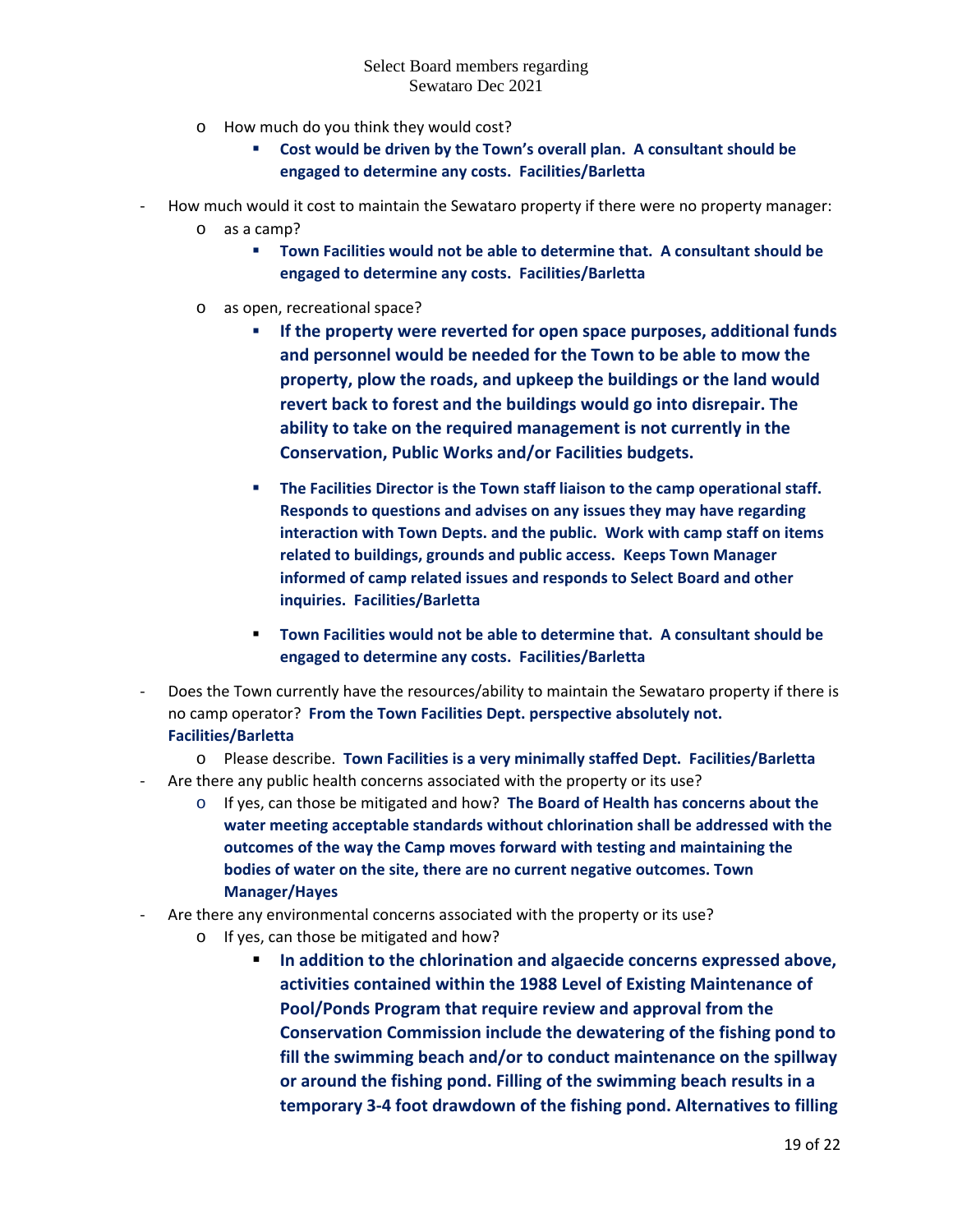**the swimming beach from the fishing pond should be evaluated. Alternatives to draining the swimming beach into Pantry Brook should also be evaluated. Conservation/Capone**

- **I believe the biggest environmental obstacle that impacts the camp operations is their current chlorination program. I am not aware of a permitting pathway for the current operation. The Camp Manager is currently looking into ways that the operations can be modified to meet Regulations. Any structural modifications and/or chemicals that will be proposed within wetland resource areas will require review under a Notice of Intent application with the Commission. I am confident that alternatives will be found that can be permitted by the Conservation Commission. Conservation/Capone**
- Will the enhanced access proposals (swimming) have any impact on water quality or the environment?
	- o **Presumably there is a high potential for impacts to water quality but the simple answer is we do not know. There has not been a water quality monitoring program that evaluated whether current operations have any negative impacts and whether increasing use would further degrade water quality. But in general, more people, introduces more bacteria, can increase the likelihood of algal blooms, and requires more chemicals to counteract these influences, all of which impacts water quality. The Commission would be concerned with water quality within the facility, but also water discharging from this site which creates the headwaters of Pantry Brook. Conservation/Capone**
	- o If yes, can those be mitigated and how?
		- **What I would be requesting with the Notice of Intent Application, is the development of a Water Quality Monitoring Program that compares water quality directly upgradient of the site, within the swimming pool, within the fishing pond, and directly downgradient of the facility, to confirm that there is no degradation of water quality from the operation. If impacts are found, then sources of those impacts would need to be addressed. If the Monitoring Program shows no impacts, then no mitigation would be needed. I am confident that any impacts can be mitigated but it is premature to answer this question, as the Camp Manager is currently evaluating the operations and I do not know what will be proposed at this point. Conservation/Capone**
- Will the Town conduct an audit of the property manager financials? **No. The CPA's review is an official file and does not require an additional audit of the audited finances of the camp. Finance Director/Keohane**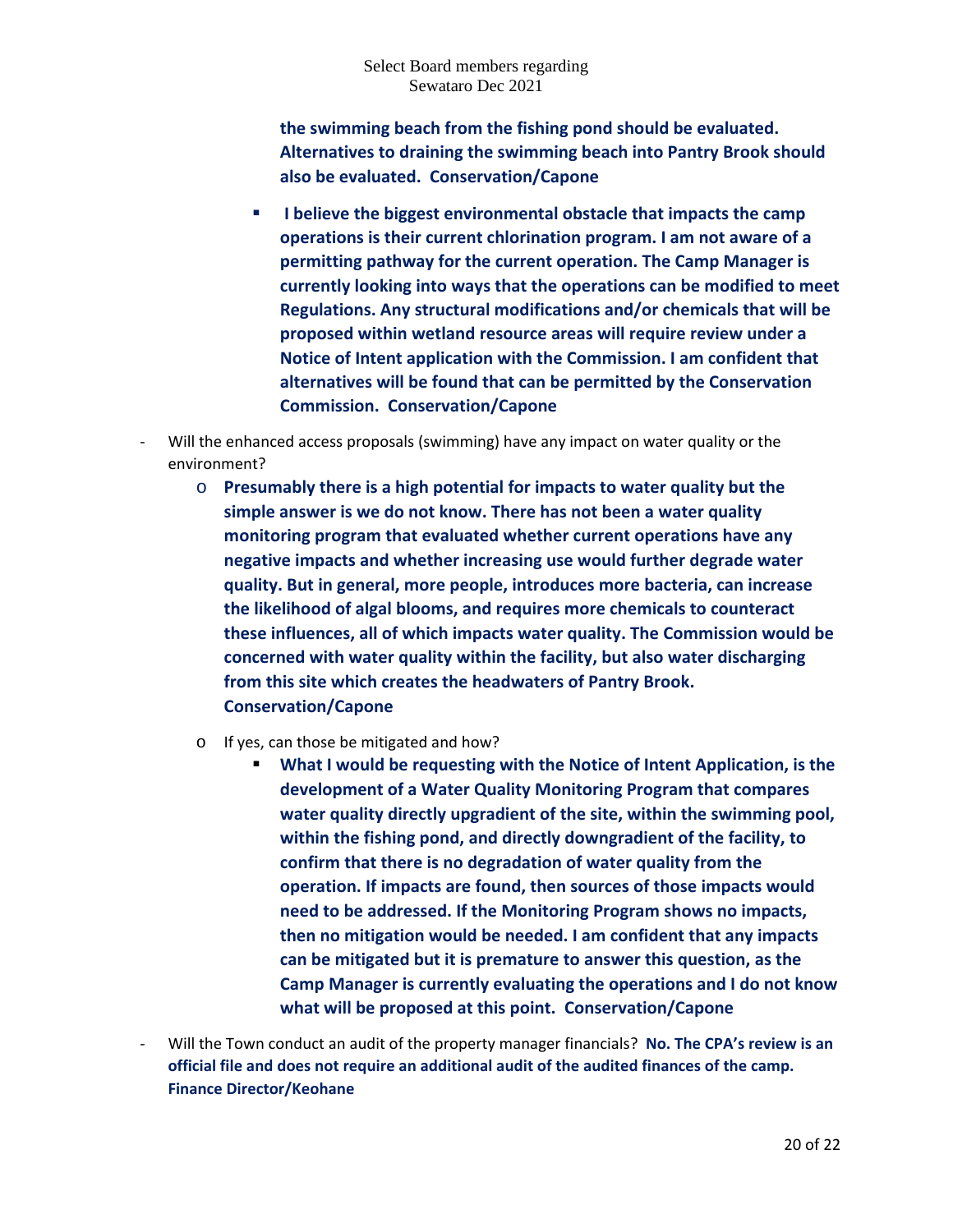o If yes, when are the results of this expected? **N/A**

## *Questions for Sudbury Residents*

- Do any of your family members attend Camp Sewataro?
- If yes, how would you describe their experience at Camp Sewataro?
- What do you use the property for outside of the camp operation?
- How often do you use the Sewataro property?
- How do you feel about the current level of community access at Sewataro?
	- o Please elaborate with any feedback or suggestions.
- Are you willing to pay a moderate fee for use of the property facilities?
	- o How much are you willing to pay?
- What do you *like* about the Sewataro property and its current property manager/camp operator arrangement?
- What do you *not like* about the Sewataro property and its current property manager/camp operator arrangement?
- How would you like to see the Sewataro property managed and used in the future?
- What questions do you have about the current property manager/camp operator arrangement?
- Do you have any other questions about the Sewataro property?

## **Submitted by Bill Schineller:**

## **These are things I would like to learn from a FlashVote on Sewataro to help inform decision about renewal.**

1) Which strategy for Sudbury do you prefer?

- Attract and retain businesses that provide significant revenue to the town and require minimal town services and have low traffic impact

- Promote more housing development in Sudbury that grows residential tax base and vehicle registrations to pay for additional town services ey consume (education, road plowing, etc) - Both

2) Do you consider the public/private partnership enabling Camp Sewataro to continue to operate as a business providing revenue to the Town and public access to the property's recreational assets during non-camp hours a Win-Win?

The Town voted to acquire Camp Sewataro in June 2019 and took ownership in October 2019 The Town immediately issued a Request for Proposals, selected a private camp operator Sewataro LLC to manage & maintain the property year round, continue the day camp on summer weekdays, and facilitate public access during non-camp hours. The town granted Sewataro LLC the same special permit to operate the camp as a business on the residentially zoned land as it has for past decades, and increased the number of camper slots by 50 per session which the operator offers as 'scholarships' to Sudbury families in need through the Town